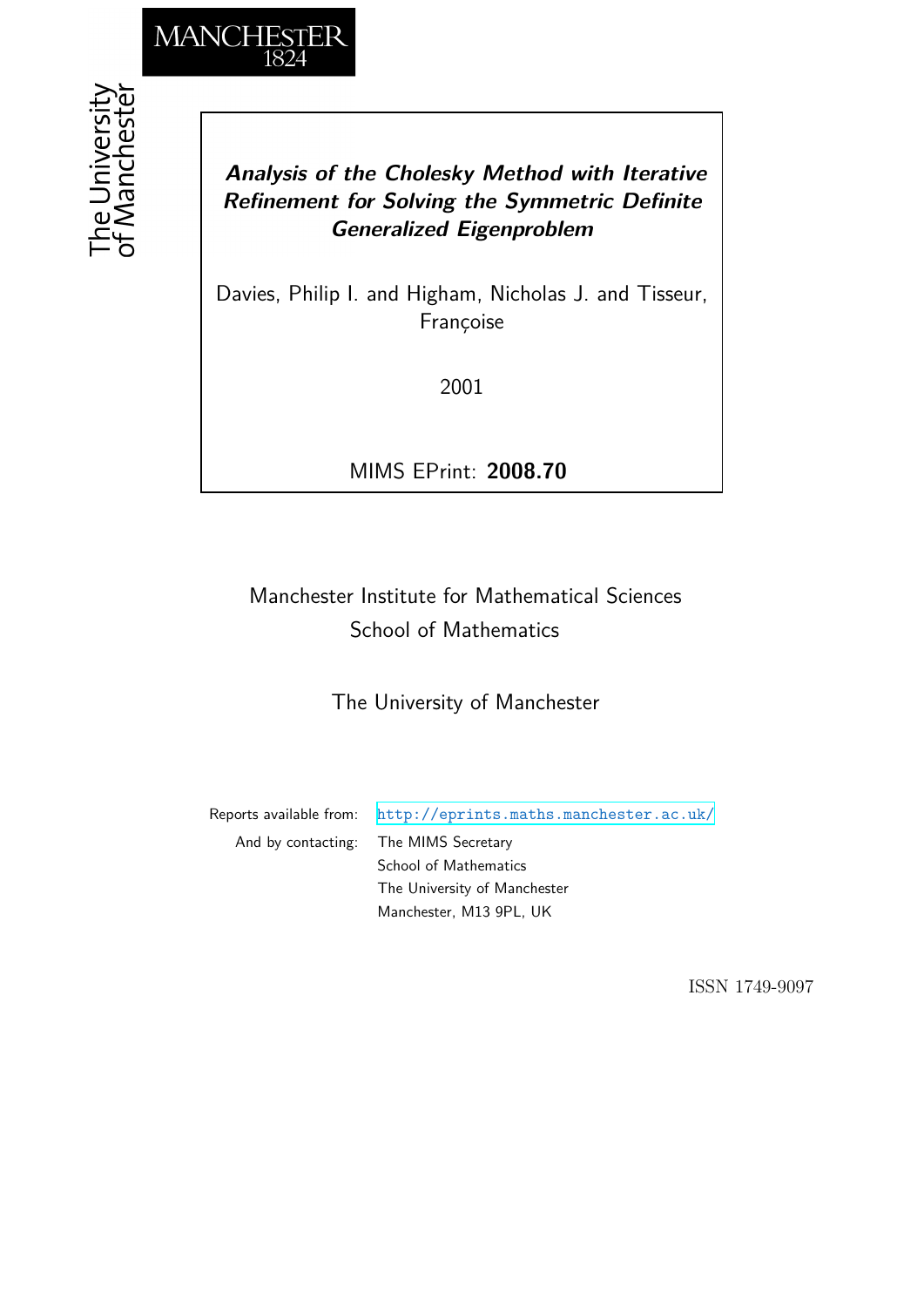## **ANALYSIS OF THE CHOLESKY METHOD WITH ITERATIVE REFINEMENT FOR SOLVING THE SYMMETRIC DEFINITE GENERALIZED EIGENPROBLEM**<sup>∗</sup>

PHILIP I. DAVIES<sup>†</sup>, NICHOLAS J. HIGHAM<sup>†</sup>, AND FRANÇOISE TISSEUR<sup>†</sup>

**Abstract.** A standard method for solving the symmetric definite generalized eigenvalue problem  $Ax = \lambda Bx$ , where A is symmetric and B is symmetric positive definite, is to compute a Cholesky factorization  $B = LL^T$  (optionally with complete pivoting) and solve the equivalent standard symmetric eigenvalue problem  $Cy = \lambda y$ , where  $C = L^{-1}AL^{-T}$ . Provided that a stable eigensolver is used, standard error analysis says that the computed eigenvalues are exact for  $A + \Delta A$  and  $B + \Delta B$ with  $\max(||\Delta A||_2/||A||_2, ||\Delta B||_2/||B||_2)$  bounded by a multiple of  $\kappa_2(B)u$ , where u is the unit roundoff. We take the Jacobi method as the eigensolver and give a detailed error analysis that yields backward error bounds potentially much smaller than  $\kappa_2(B)u$ . To show the practical utility of our bounds we describe a vibration problem from structural engineering in which B is ill conditioned yet the error bounds are small. We show how, in cases of instability, iterative refinement based on Newton's method can be used to produce eigenpairs with small backward errors. Our analysis and experiments also give insight into the popular Cholesky–QR method, in which the QR method is used as the eigensolver. We argue that it is desirable to augment current implementations of this method with pivoting in the Cholesky factorization.

**Key words.** symmetric definite generalized eigenvalue problem, Cholesky method, Cholesky factorization with complete pivoting, Jacobi method, backward error analysis, rounding error analysis, iterative refinement, Newton's method, LAPACK, MATLAB

**AMS subject classification.** 65F15

**PII.** S0895479800373498

**1. Introduction.** The symmetric definite generalized eigenvalue problem

$$
(1.1)\t\t\t Ax = \lambda Bx,
$$

where  $A, B \in \mathbb{R}^{n \times n}$  are symmetric and B is positive definite, arises in many applications in science and engineering [4, chapter 9], [16]. An important open problem is to derive a method of solution that takes advantage of the structure and is efficient and backward stable. Such a method should, for example, require half the storage of a method for the generalized nonsymmetric problem and produce real computed eigenvalues.

The QZ algorithm [18] can be used to solve (1.1). It computes orthogonal matrices Q and Z such that  $Q^T A Z$  is upper quasi-triangular and  $Q^T B Z$  is upper triangular. This method is numerically stable but it does not exploit the special structure of the problem and so does not necessarily produce real eigenpairs in floating point arithmetic.

<sup>∗</sup>Received by the editors June 9, 2000; accepted for publication (in revised form) by M. Chu April 11, 2001; published electronically September 7, 2001.

http://www.siam.org/journals/simax/23-2/37349.html

<sup>†</sup>Department of Mathematics, University of Manchester, Manchester, M13 9PL, England (ieuan@ma.man.ac.uk, http://www.ma.man.ac.uk/˜ieuan/, higham@ma.man.ac.uk, http://www. ma.man.ac.uk/˜higham/, ftisseur@ma.man.ac.uk, http://www.ma.man.ac.uk/˜ftisseur/). The work of the first author was supported by an Engineering and Physical Sciences Research Council CASE Ph.D. Studentship with NAG Ltd. (Oxford) as the cooperating body. The work of the second author was supported by Engineering and Physical Sciences Research Council grant GR/L76532 and a Royal Society Leverhulme Trust Senior Research Fellowship. The work of the third author was supported by Engineering and Physical Sciences Research Council grant GR/L76532.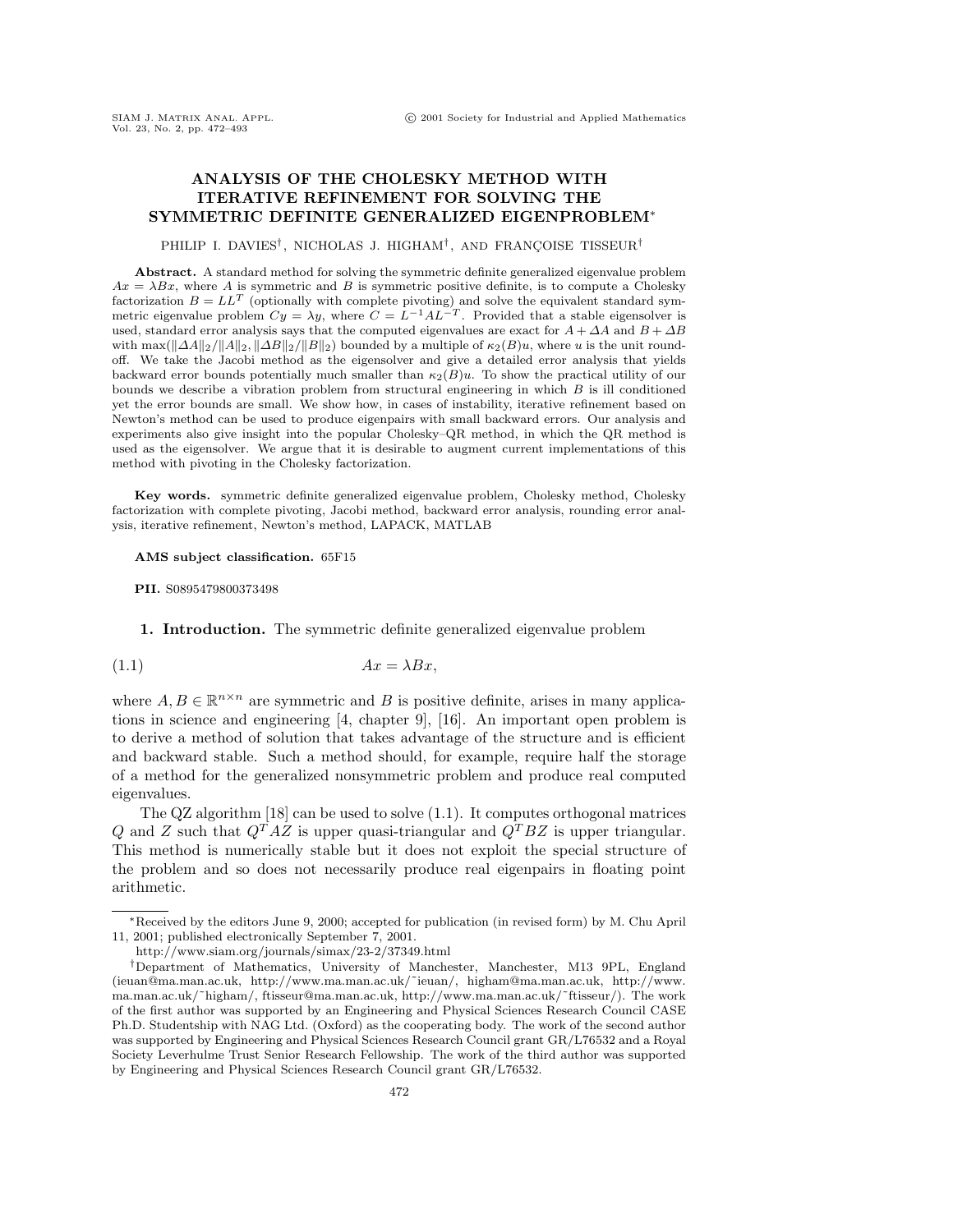A method that potentially has the desired properties has recently been proposed by Chandrasekaran [3], but the worst-case computational cost of this algorithm is not clear.

A standard method, apparently first suggested by Wilkinson [25, pp. 337–340], begins by computing the Cholesky factorization, optionally with complete pivoting [12, section 4.2.9], [14, section 10.3],

$$
(1.2)\t\t \t\Pi^T B \Pi = LD^2 L^T,
$$

where  $\Pi$  is a permutation matrix, L is unit lower triangular, and  $D^2 = \text{diag}(d_i^2)$  is diagonal. The problem (1.1) is then reduced to the form

(1.3) 
$$
Cy \equiv D^{-1}L^{-1}\Pi^{T}A\Pi L^{-T}D^{-1}y = \lambda y, \qquad y = DL^{T}\Pi^{T}x.
$$

Any method for solving the symmetric eigenvalue problem can now be applied to C [6], [19]. In LAPACK's xSYGV driver,  $(1.1)$  is solved by applying the QR algorithm to (1.3). MATLAB 6's eig function does likewise when it is given a symmetric definite generalized eigenproblem. As is well known, when  $B$  is ill conditioned numerical stability can be lost in the Cholesky-based method. However, it is also known that methods based on factorizing B and converting to a standard eigenvalue problem have some attractive features. In reference to the method that uses a spectral decomposition of B, Wilkinson [25, p. 344] states that

In the ill-conditioned case the method of §68 has certain advantages in that "all the condition of  $B$ " is concentrated in the small elements of D. The matrix P of  $(68.5)$  [our C in  $(1.3)$ ] has a certain number of rows and columns with large elements (corresponding to small  $d_{ii}$ ) and eigenvalues of  $(A - \lambda B)$  of normal size are more likely to be preserved.

In this work we aim to give new insight into the numerical behavior of the Cholesky method.

First, we make a simple but important observation about numerical stability. Assume that the Cholesky factorization is computed exactly and set  $\Pi = I$  without loss of generality. We compute  $\hat{C} = C + \Delta C_1$  where, at best,  $\Delta C_1$  satisfies a bound of the form

$$
|\Delta C_1| \le c_n u |D^{-1}||L^{-1}||A||L^{-T}||D^{-1}|,
$$

where  $c_n$  is a constant and u is the unit roundoff (see section 3 for the floating point arithmetic model). Here,  $|A| = (|a_{ij}|)$ . Solution of the eigenproblem for  $\widehat{C}$  can be assumed to yield the exact eigensystem of  $\hat{C} + \Delta C_2$  for some  $\Delta C_2$ . Therefore the computed eigensystem is the exact eigensystem of

$$
C + \Delta C_1 + \Delta C_2 = D^{-1}L^{-1}(A + \Delta A)L^{-T}D^{-1}, \qquad \Delta A = LD(\Delta C_1 + \Delta C_2)DL^{T},
$$

and

$$
|\Delta A| \le |L||D|(c_n u|D^{-1}||L^{-1}||A||L^{-T}||D^{-1}| + |\Delta C_2|)|D||L^T|
$$
  
(1.4) 
$$
\le c_n u|L||L^{-1}||A||L^{-T}||L^T| + |L||D||\Delta C_2||D||L^T|.
$$

If we are using complete pivoting in the Cholesky factorization then  $|l_{ij}| \leq 1$  for  $i > j$ and

(1.5) 
$$
d_1^2 \ge \cdots \ge d_n^2 > 0.
$$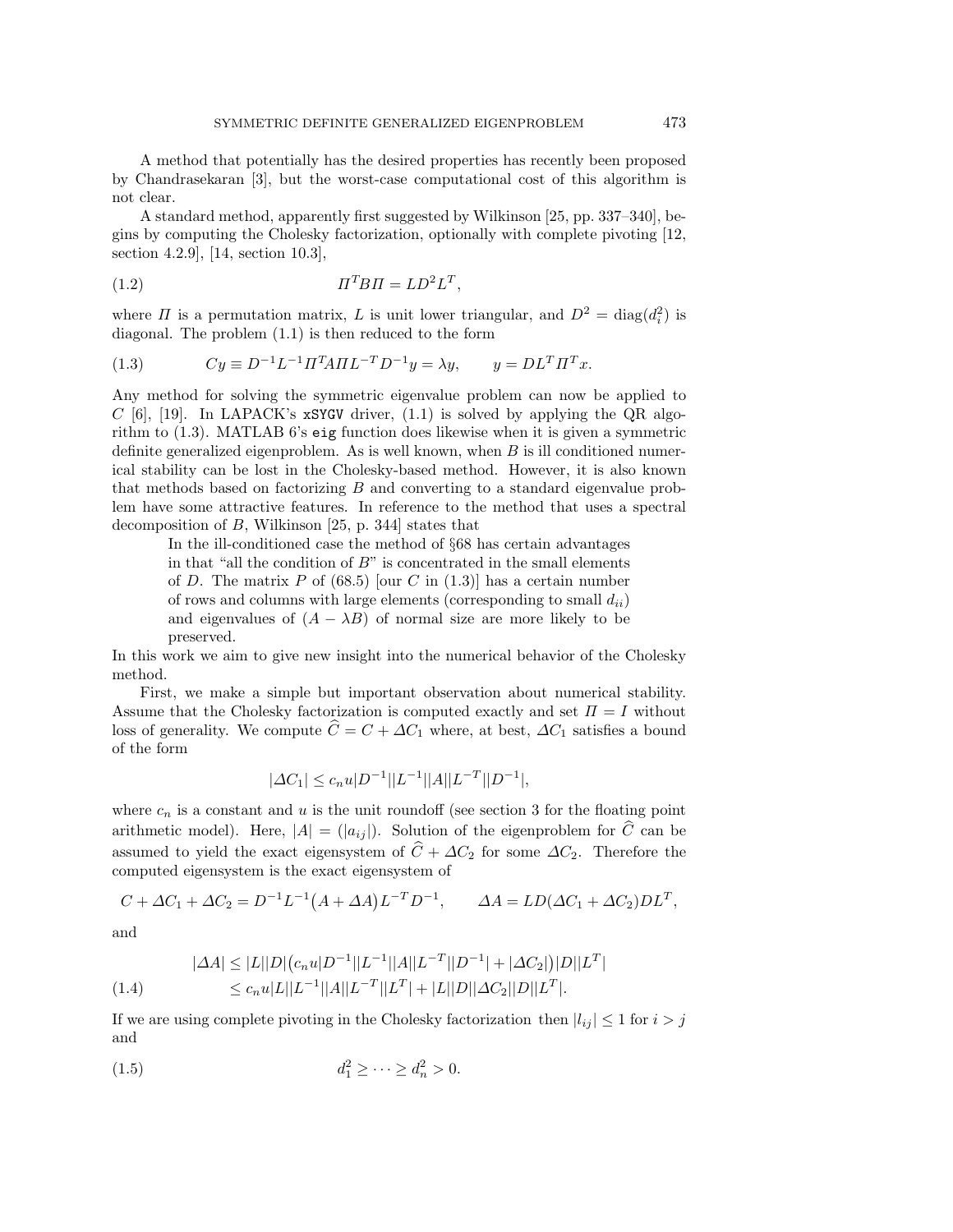Hence [14, Theorem 8.13]

(1.6) 
$$
\kappa_p(L) = \|L\|_p \|L^{-1}\|_p \le n2^{n-1}, \qquad p = 1, 2, \infty
$$

(with approximate equality achieved for  $L^T$  the Kahan matrix [14, p. 161]), and so the first term in (1.4) is bounded independently of  $\kappa(B)$ . The second term will have the same property provided that  $\Delta C_2$  satisfies a bound of the form

$$
|\Delta C_2| \le |D^{-1}|f(|A|, |L^{-1}|, u)|D^{-1}|,
$$

where f is a matrix depending on |A|,  $|L^{-1}|$ , and u, but not  $|D^{-1}|$ .

If nothing more is known about  $\Delta C_2$  than that  $\|\Delta C_2\| \leq c_n u \|C\|$  (corresponding to using a normwise backward stable eigensolver for  $C$ ), then the best bound we can obtain in terms of the original data is of the form

$$
||\Delta A|| \le g(n)u\kappa(B)||A||.
$$

However, this analysis shows that there is hope for obtaining a bound without the factor  $\kappa(B)$  if the eigensolver for C respects the scaling of C when D is ill conditioned. The QL variant of the QR algorithm has this property in many instances, since when D is ill conditioned the inequalities  $(1.5)$  imply that C is graded upward (that is, its elements generally increase from top left to bottom right) and the backward error matrix for the QL algorithm<sup>1</sup> then tends to be graded in the same way [19, chapter 8], [21, p. 337]. However, this is a heuristic and we know of no precise results.

In this work we show that if, instead of the QL and QR algorithms, the Jacobi method is applied to  $C$ , then we can derive rigorous backward error bounds that can be significantly smaller than bounds involving a factor  $\kappa(B)$  when B is ill conditioned. We also give experimental evidence of the benefits of pivoting in the Cholesky–QR method.

Wilkinson [26] expressed the view that for most of the standard problems in numerical linear algebra iterative refinement is a valuable tool for which it is worth developing software. We investigate iterative refinement as a means for improving the backward errors of eigenpairs computed by the Cholesky–QR and Cholesky–Jacobi methods.

The organization of the paper is as follows. In section 2 we describe the Cholesky– Jacobi method and in section 3 we give a detailed rounding error analysis, making use of a diagonal scaling idea of Anjos, Hammarling, and Paige [2]. In section 4we show how fixed precision iterative refinement can be used to improve the stability of selected eigenpairs. Section 5 contains a variety of numerical examples. In particular, we describe a vibration problem from structural engineering where  $B$  is ill conditioned yet our backward error bounds for the Cholesky–Jacobi method are found to be of order  $u$ , and we give examples where ill condition of  $B$  does cause instability of the method but iterative refinement cures the instability. Conclusions are given in section 6.

In our analysis  $\|\cdot\|$  denotes any vector norm and the corresponding subordinate matrix norm, while  $\|\cdot\|_2$  and  $\|\cdot\|_F$  denote the 2-norm and the Frobenius norm, respectively.

<sup>&</sup>lt;sup>1</sup>For the original QR algorithm, we need  $C$  to be graded downward. However, the distinction is unimportant for our purposes since LAPACK's routines for the QR algorithm [1] include a strategy for switching between the QL and QR variants and thus automatically take advantage of either form of grading.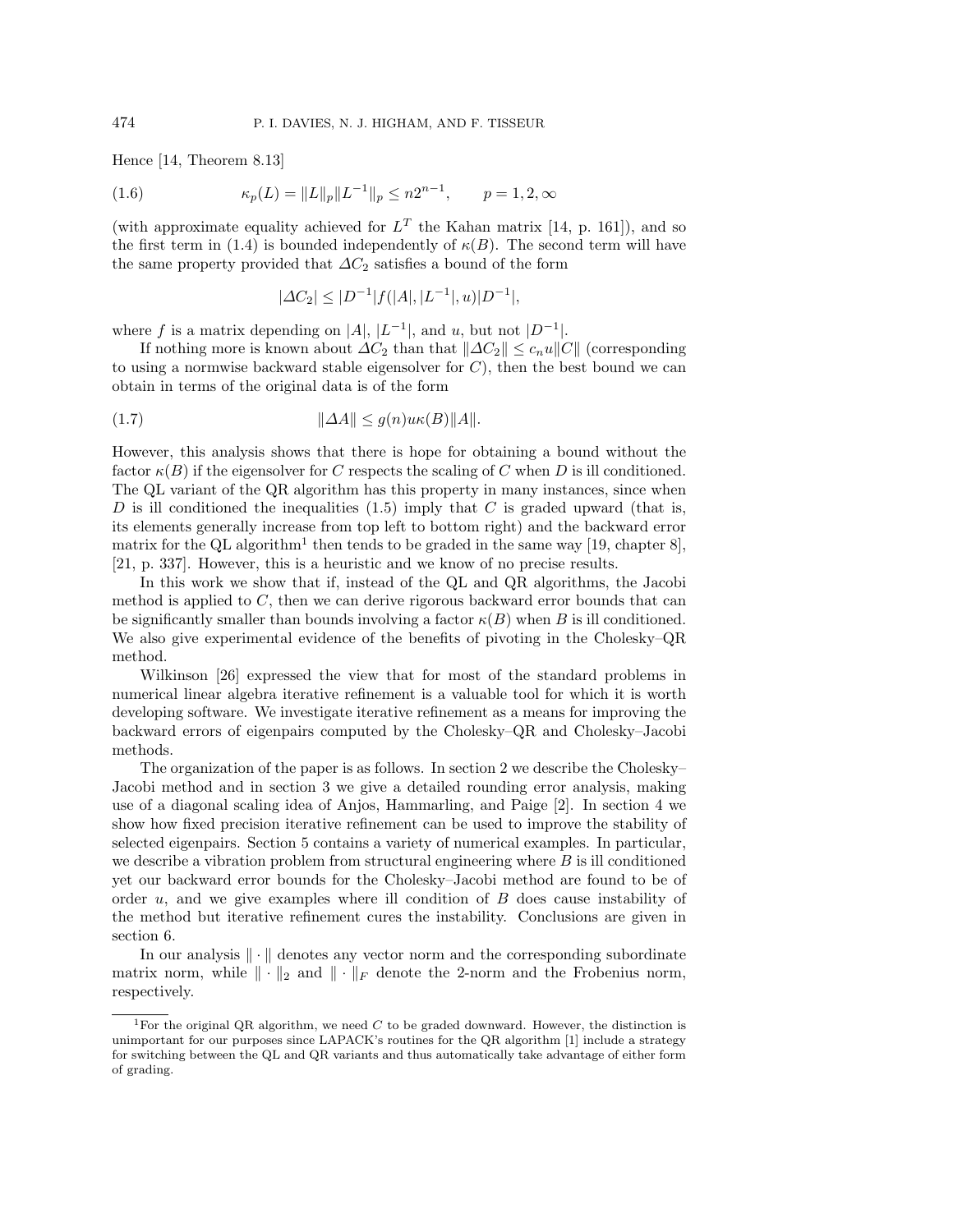**2. Method outline.** The Cholesky–Jacobi method computes the Cholesky factorization with complete pivoting (1.2), forms

(2.1) 
$$
H_0 = D^{-1}L^{-1}\Pi^T A\Pi L^{-T} D^{-1}
$$

in (1.3), and then applies Jacobi's method for the symmetric eigenproblem to  $H_0$ . Peters and Wilkinson [20] note that a variant of this method in which the Cholesky factorization of B is replaced by a spectral decomposition, computed also by the Jacobi method, was used by G. H. Golub on the Illiac at the University of Illinois in the 1950s.

Jacobi's method constructs a sequence of similar matrices starting with  $H_0$ . An orthogonal transformation is applied at each step,

$$
H_{k+1} = Q_k^T H_k Q_k
$$

in such a way that  $H_k$  tends to diagonal form  $\Lambda = \text{diag}(\lambda_i)$  as  $k \to \infty$ . Denoting by  $Q = Q_0 Q_1 \dots$  the product of the orthogonal transformations that diagonalizes  $H_0$ and writing  $X = \Pi L^{-T} D^{-1} Q$ , we have, overall,

$$
(2.2) \t\t XTAX = A, XTBX = I.
$$

Thus  $X$  simultaneously diagonalizes  $A$  and  $B$  and is also easily seen to be a matrix of eigenvectors.

Now we describe the method in more detail. At the kth stage let  $Q_k$  be a Jacobi rotation in the  $(i, j)$  plane  $(i \leq j)$  such that  $Q_k^T H_k Q_k$  has zeros in positions  $(i, j)$  and  $(j, i)$ . Using MATLAB notation,

(2.3) 
$$
Q_k([i\ j],[i\ j]) = \begin{bmatrix} c & s \\ -s & c \end{bmatrix},
$$

where  $c = \cos \theta$  and  $s = \sin \theta$  are obtained from [12, section 8.4.2] (with sign(0) = 1)

(2.4) 
$$
\tau = \frac{h_{jj} - h_{ii}}{2h_{ij}},
$$

(2.5) 
$$
t = \frac{\text{sign}(\tau)}{|\tau| + \sqrt{1 + \tau^2}},
$$

(2.6) 
$$
c = \frac{1}{\sqrt{1+t^2}}, \quad s = tc.
$$

The corresponding rotation angle  $\theta$  satisfies  $|\theta| \leq \pi/4$ ; choosing a small rotation angle is essential for the convergence theory [19, chapter 9]. We choose the index pairs  $(i, j)$ from a row cyclic ordering, in which a complete sweep has the form

$$
(2.7) \qquad (i,j) = (1,2), \ldots, (1,n), (2,3), \ldots, (2,n), \ldots, (n-1,n).
$$

For this ordering and the choice of angle above, the Jacobi method converges quadratically [12, section 8.4.4], [19, section 9.4].

When forming  $H_{k+1} = Q_k^T H_k Q_k = (h_{ij})$  we explicitly set  $h_{ij} = 0$  and compute the new diagonal elements from [19, equation (9.9)]

$$
\widetilde{h}_{ii} = h_{ii} - h_{ij}t,
$$

$$
\widetilde{h}_{jj} = h_{jj} + h_{ij}t,
$$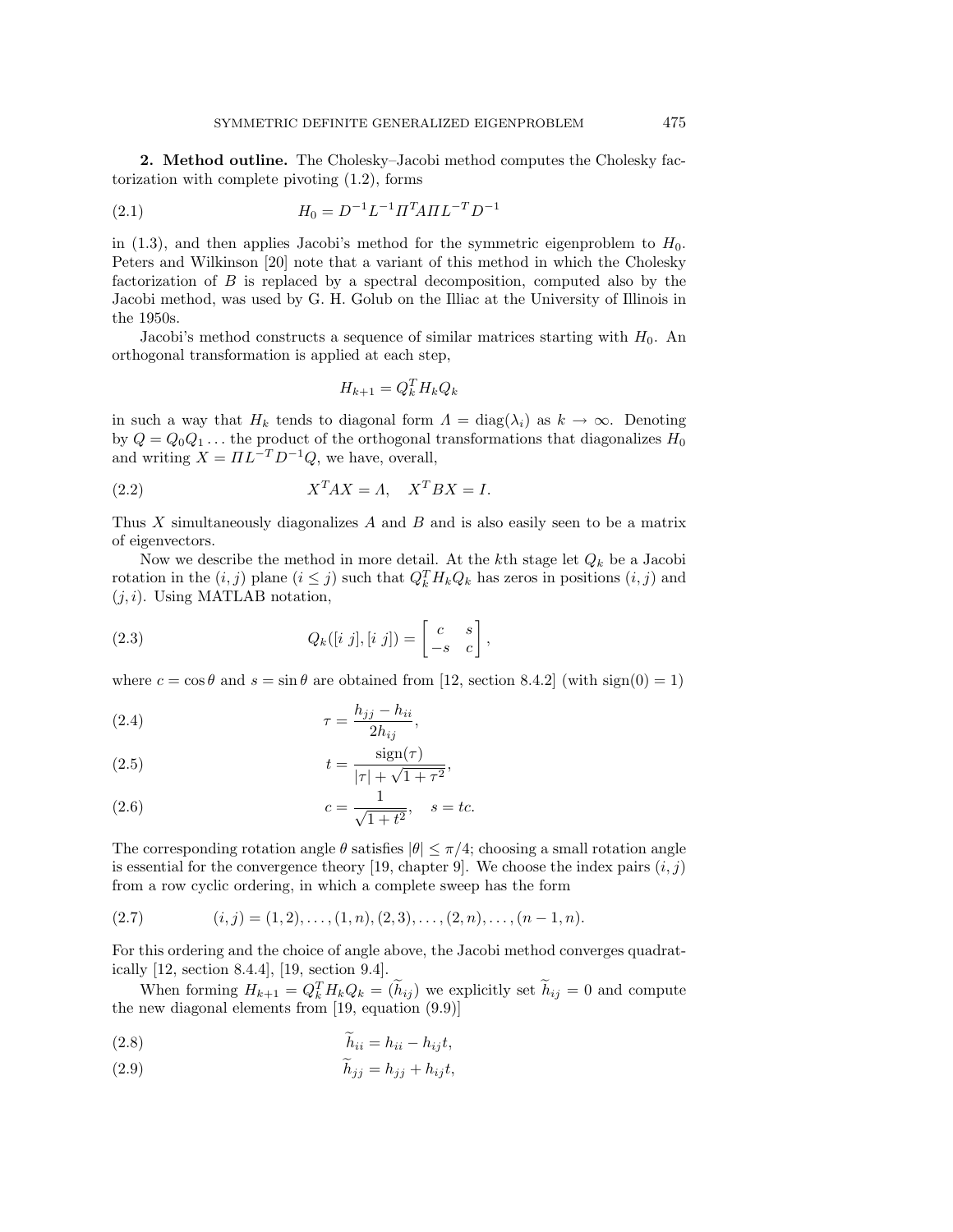where  $t$  is given in  $(2.5)$ . The complete algorithm is summarized as follows.

ALGORITHM 2.1 (Cholesky–Jacobi method). Given  $A, B \in \mathbb{R}^{n \times n}$  with A symmetric and B symmetric positive definite, this algorithm calculates the eigenvalues  $\lambda_i$ and corresponding eigenvectors  $x_i$  of the pair  $(A, B)$ .

1. Compute the Cholesky factorization with complete pivoting  $\Pi^T B \Pi = L D^2 L^T$ . Form  $H = D^{-1}L^{-1}\Pi^{T}A\Pi L^{-T}D^{-1}$  by solving triangular systems.  $X = \Pi L^{-T} D^{-1}.$ 2. % Jacobi's method  $done\_rot = true$ while done  $rot = true$  $done\_rot = false$ for  $i = 1:n$ for  $j = i + 1:n$ (\*) if  $|h_{ij}| > u\sqrt{|h_{ii}h_{jj}|}$  $done\_rot = true$ Form  $Q_{ij} \equiv Q_k([i\ j], [i\ j])$  using  $(2.3)$ – $(2.6)$ . ind =  $[1:i-1,i+1:j-1,j+1:n]$  $H([i\,\,j],\mathrm{ind}) = Q_{ij}^TH([i\,\,j],\mathrm{ind})$  $H(\text{ind}, [i \; j]) = H(\text{ind}, [i \; j])Q_{ij}$  $H([i\,\,j],[i\,\,j])=\begin{bmatrix} \widetilde{h}_{ii} \\ 0 \end{bmatrix}$  $\left[\begin{matrix}0\\h_{jj}\end{matrix}\right]$  using (2.8), (2.9)  $X(:, [i\ j]) = X(:, [i\ j])Q_{ij}$ end end

end

end

 $\lambda_i = h_{ii}, x_i = X(:, i), i = 1:n$ 

The test (∗) for whether to apply a rotation is adapted from the one used for Jacobi's method for a symmetric positive definite matrix [7]—we have added absolute values inside the square root since  $h_{ii}$  and  $h_{jj}$  can be negative. This test is too stringent in general and can cause the algorithm not to converge, but we have found it generally works well, and so we used it in our experiments in order to achieve the best possible numerical behavior.

**3. Error analysis.** Now we give an error analysis for Algorithm 2.1, with the aim of obtaining an error bound better than (1.7). We use the standard model for floating point arithmetic

$$
fl(x \text{ op } y) = (x \text{ op } y)(1 + \delta_1) = \frac{x \text{ op } y}{1 + \delta_2}, \quad |\delta_1|, |\delta_2| \le u, \quad \text{op} = +, -, *, /, fl(\sqrt{x}) = \sqrt{x}(1 + \delta), \quad |\delta| \le u,
$$

where  $u$  is the unit roundoff. We will make use of the following lemma [14].

LEMMA 3.1. If  $|\delta_i| \leq u$  and  $\rho_i = \pm 1$  for  $i = 1:n$ , and  $nu < 1$ , then

$$
\prod_{i=1}^{n} (1 + \delta_i)^{\rho_i} = 1 + \theta_n, \quad where \quad |\theta_n| \le \frac{nu}{1 - nu} =: \gamma_n.
$$

We define

$$
\tilde{\gamma}_k = \frac{pku}{1 - pku},
$$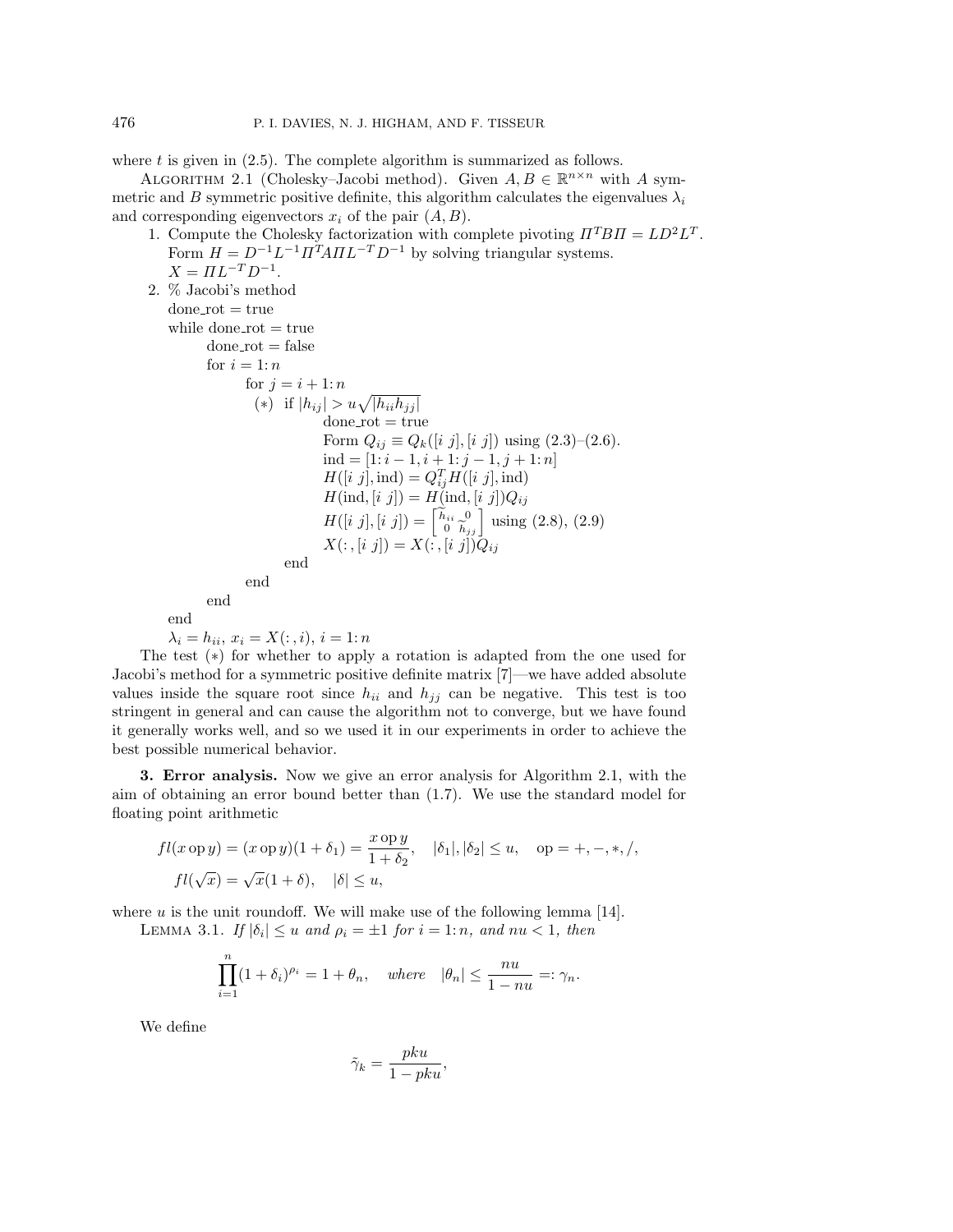where  $p$  denotes a small integer constant whose exact value is unimportant. We will also write  $\hat{\theta}_k$  to denote a quantity satisfying  $|\hat{\theta}_k| \leq \tilde{\gamma}_k$ . Computed quantities are denoted with a hat.

We consider first the second part of Algorithm 2.1, beginning with the construction of the Jacobi rotation.

LEMMA 3.2. Let a Jacobi rotation  $Q_k$  be constructed using  $(2.4)$ – $(2.6)$  so that  $Q_k^TH_kQ_k$  has zeros in the  $(i, j)$  and  $(j, i)$  positions. The computed  $\widehat{c}$ ,  $\widehat{s}$ , and  $\widehat{t}$  satisfy

$$
\widehat{c} = c(1 + \widetilde{\theta}_1), \quad \widehat{s} = s(1 + \widetilde{\theta}'_1), \quad \widehat{t} = t(1 + \widetilde{\theta}''_1),
$$

where c, s, and t are the exact values for  $H_k$ .

Proof. The proof is straightforward.

In most of the rest of our analysis we will assume that the computed  $\hat{c}$ ,  $\hat{s}$ , and  $\hat{t}$ are exact. It is easily checked that, in view of Lemma 3.2, this simplification does not affect the bounds.

 $\Box$ 

LEMMA 3.3. If one step of Jacobi's method is performed in the  $(i, j)$  plane on the matrix  $H_m$  then the computed  $\hat{H}_{m+1}$  satisfies

$$
\widehat{H}_{m+1} = Q_m^T \left( H_m + \Delta H_m \right) Q_m,
$$

where the elements of  $\Delta H_m$  are bounded componentwise by

$$
\left|\Delta h_{ik}\right| \leq \tilde{\gamma}_1\left(|h_{ik}| + 2|sc||h_{jk}|\right) |\Delta h_{jk}| \leq \tilde{\gamma}_1\left(|h_{jk}| + 2|sc||h_{ik}|\right) \quad k \neq i, j,
$$

and

$$
|\Delta h_{ii}| \leq \tilde{\gamma}_1 (c^2|h_{ii}| + |s/c||h_{ij}| + s^2|h_{jj}|),
$$
  

$$
|\Delta h_{ij}|, |\Delta h_{ji}| \leq \tilde{\gamma}_1 (|sc||h_{ii}| + 2s^2|h_{ij}| + |sc||h_{jj}|),
$$
  

$$
|\Delta h_{jj}| \leq \tilde{\gamma}_1 (s^2|h_{ii}| + |s/c||h_{ij}| + c^2|h_{jj}|).
$$

*Proof.* For the duration of the proof let  $Q_m := Q_m([i j], [i j])$ . Writing  $H_m = (h_{ij})$ and  $H_{m+1} = (h_{ij})$  and using a standard result for matrix–vector multiplication [14, section 3.5], we have, for  $k \neq i, j$ ,

$$
\begin{aligned}\n\begin{bmatrix}\n\hat{h}_{ik} \\
\hat{h}_{jk}\n\end{bmatrix} &= fl\left(Q_m^T \begin{bmatrix} h_{ik} \\
h_{jk}\n\end{bmatrix}\right), \\
&= (Q_m + \Delta Q_m)^T \begin{bmatrix} h_{ik} \\
h_{jk}\n\end{bmatrix}, \quad |\Delta Q_m| \leq \tilde{\gamma}_1 |Q_m|, \\
&=: Q_m^T \left(\begin{bmatrix} h_{ik} \\
h_{jk}\n\end{bmatrix} + \begin{bmatrix} \Delta h_{ik} \\
\Delta h_{jk}\n\end{bmatrix}\right).\n\end{aligned}
$$

Then

$$
\begin{aligned}\n\begin{bmatrix} |\Delta h_{ik}| \\
|\Delta h_{jk}| \end{bmatrix} &\leq |Q_m| |\Delta Q_m^T| \begin{bmatrix} |h_{ik}| \\
|h_{jk}| \end{bmatrix} \\
&\leq \tilde{\gamma}_1 |Q_m| |Q_m^T| \begin{bmatrix} |h_{ik}| \\
|h_{jk}| \end{bmatrix} \\
&= \tilde{\gamma}_1 \begin{bmatrix} 1 & 2|sc| \\ 2|sc| & 1 \end{bmatrix} \begin{bmatrix} |h_{ik}| \\
|h_{jk}| \end{bmatrix},\n\end{aligned}
$$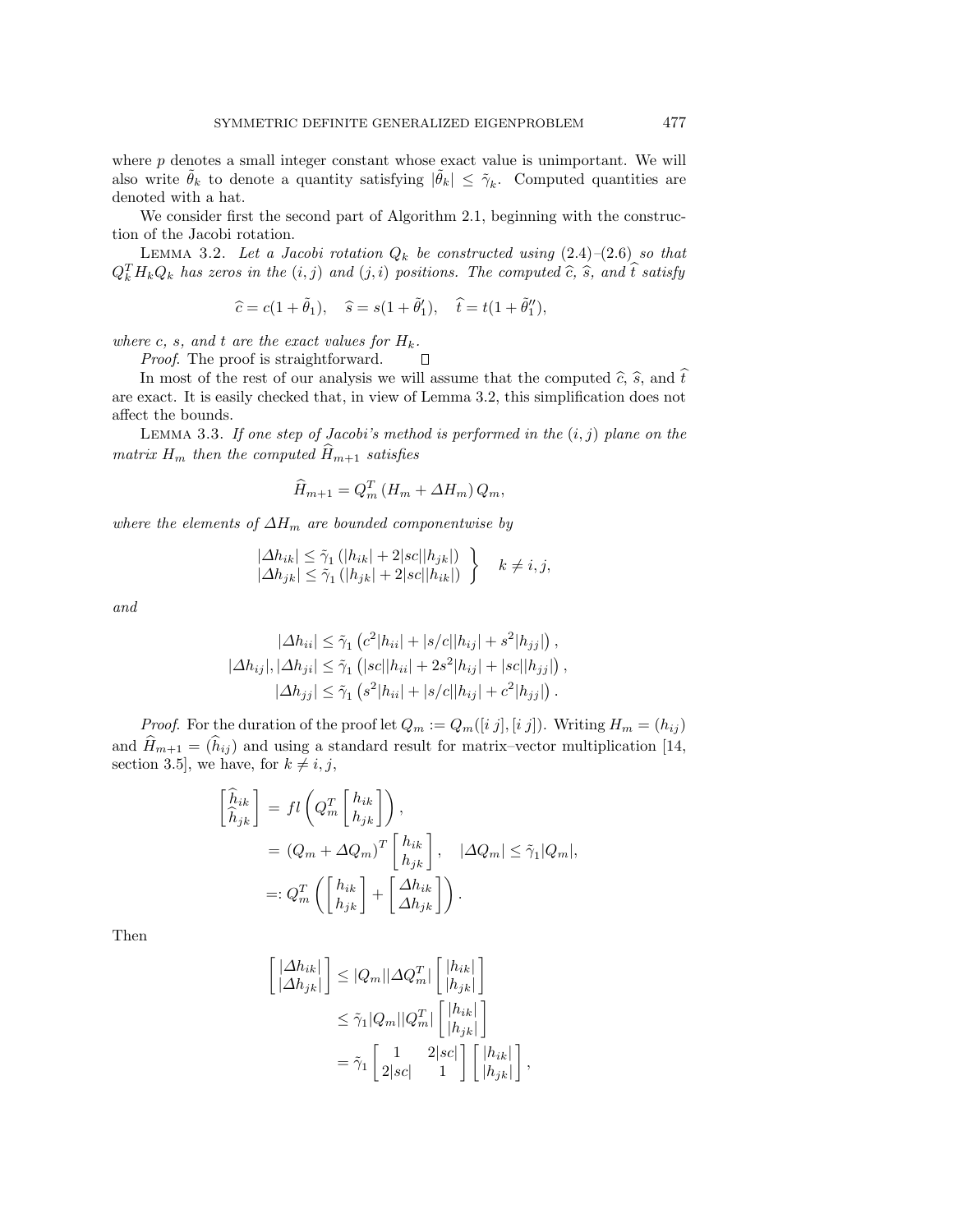which gives the first two bounds. We calculate the elements at the intersection of rows and columns  $i$  and  $j$  using

$$
\hat{h}_{ii} = fl(h_{ii} - h_{ij}t) = (1 + \tilde{\theta}_1)h_{ii} - (1 + \tilde{\theta}_1)h_{ij}t,\n\hat{h}_{jj} = fl(h_{jj} + h_{ij}t) = (1 + \tilde{\theta}_1)h_{jj} + (1 + \tilde{\theta}_1)h_{ij}t,
$$

and by setting  $h_{ij}$  and  $h_{ji}$  to zero. The backward perturbations  $\Delta h_{ii}$ ,  $\Delta h_{ij}$ , and  $\Delta h_{jj}$ satisfy

$$
Q_m^T \left( \begin{bmatrix} h_{ii} & h_{ij} \\ h_{ij} & h_{jj} \end{bmatrix} + \begin{bmatrix} \Delta h_{ii} & \Delta h_{ij} \\ \Delta h_{ij} & \Delta h_{jj} \end{bmatrix} \right) Q_m = \begin{bmatrix} \hat{h}_{ii} & 0 \\ 0 & \hat{h}_{jj} \end{bmatrix},
$$

which can be expressed as

$$
\begin{bmatrix}\n\Delta h_{ii} & \Delta h_{ij} \\
\Delta h_{ij} & \Delta h_{jj}\n\end{bmatrix} = Q_m \begin{bmatrix}\n\hat{h}_{ii} & 0 \\
0 & \hat{h}_{jj}\n\end{bmatrix} Q_m^T - \begin{bmatrix}\nh_{ii} & h_{ij} \\
h_{ij} & h_{jj}\n\end{bmatrix}
$$
\n
$$
= \begin{bmatrix}\nc^2 \hat{h}_{ii} + s^2 \hat{h}_{jj} & -s c \hat{h}_{ii} + s c \hat{h}_{jj} \\
-s c \hat{h}_{ii} + s c \hat{h}_{jj} & s^2 \hat{h}_{ii} + c^2 \hat{h}_{jj}\n\end{bmatrix} - \begin{bmatrix}\nh_{ii} & h_{ij} \\
h_{ij} & h_{jj}\n\end{bmatrix}.
$$

Substituting in for  $h_{ii}$  and  $h_{jj}$  and taking absolute values we obtain the second group of inequalities. (Note that  $\Delta h_{ij} = \Delta h_{ji} = 0$  if c and s are exact, so by bounding  $\Delta h_{ij}$ and  $\Delta h_{ii}$  in this way we are allowing for inexact c and s.)  $\Box$ 

In the next lemma we show that in the first rotation of Jacobi's method in Algorithm 2.1 a factor  $D^{-1}$  can be scaled out of the backward error, leaving a term that we can bound. We make use of the identity

(3.1) 
$$
sc = \frac{h_{ij}}{\sqrt{4h_{ij}^2 + (h_{ii} - h_{jj})^2}},
$$

which comes from manipulating the equations defining a Jacobi rotation and solving for  $sc = \frac{1}{2} \sin 2\theta$  in terms of  $\tan 2\theta$ . In this result,  $A_0 \equiv L^{-1} \Pi^{T} A \Pi L^{-T}$  in (2.1).

LEMMA 3.4. Given a symmetric  $A_0$  and a positive diagonal matrix  $D_0 = \text{diag}(d_i^2)$ , suppose we perform one step of Jacobi's method in the  $(i, j)$  plane on  $H_0 = D_0^{-1} A_0 D_0^{-1}$ , *obtaining*  $H_1 = Q_0^T H_0 Q_0$ . Then

(3.2) 
$$
\widehat{H}_1 = fl(Q_0^T \widehat{H}_0 Q_0) = Q_0^T D_0^{-1} (A_0 + \Delta A_0) D_0^{-1} Q_0,
$$

where

(3.3) 
$$
\|\Delta A_0\|_2 \leq \tilde{\gamma}_n (1 + 2\omega_0) \|A_0\|_2,
$$

with

$$
\omega_0 = |sc| \max(\rho, 1/\rho), \qquad \rho = d_i/d_j.
$$

*Proof.* We start by forming the matrix  $H_0 = (h_{ij})$ . Since we are given the squared diagonal elements  $d_i^2$  we have

$$
\widehat{h}_{ij} = fl\left(a_{ij}/\sqrt{d_i^2 d_j^2}\right)
$$
  
=  $(1 + \theta_3)a_{ij}/(d_i d_j) = (1 + \theta_3)h_{ij}$   
=:  $\widehat{a}_{ij}/(d_i d_j)$ .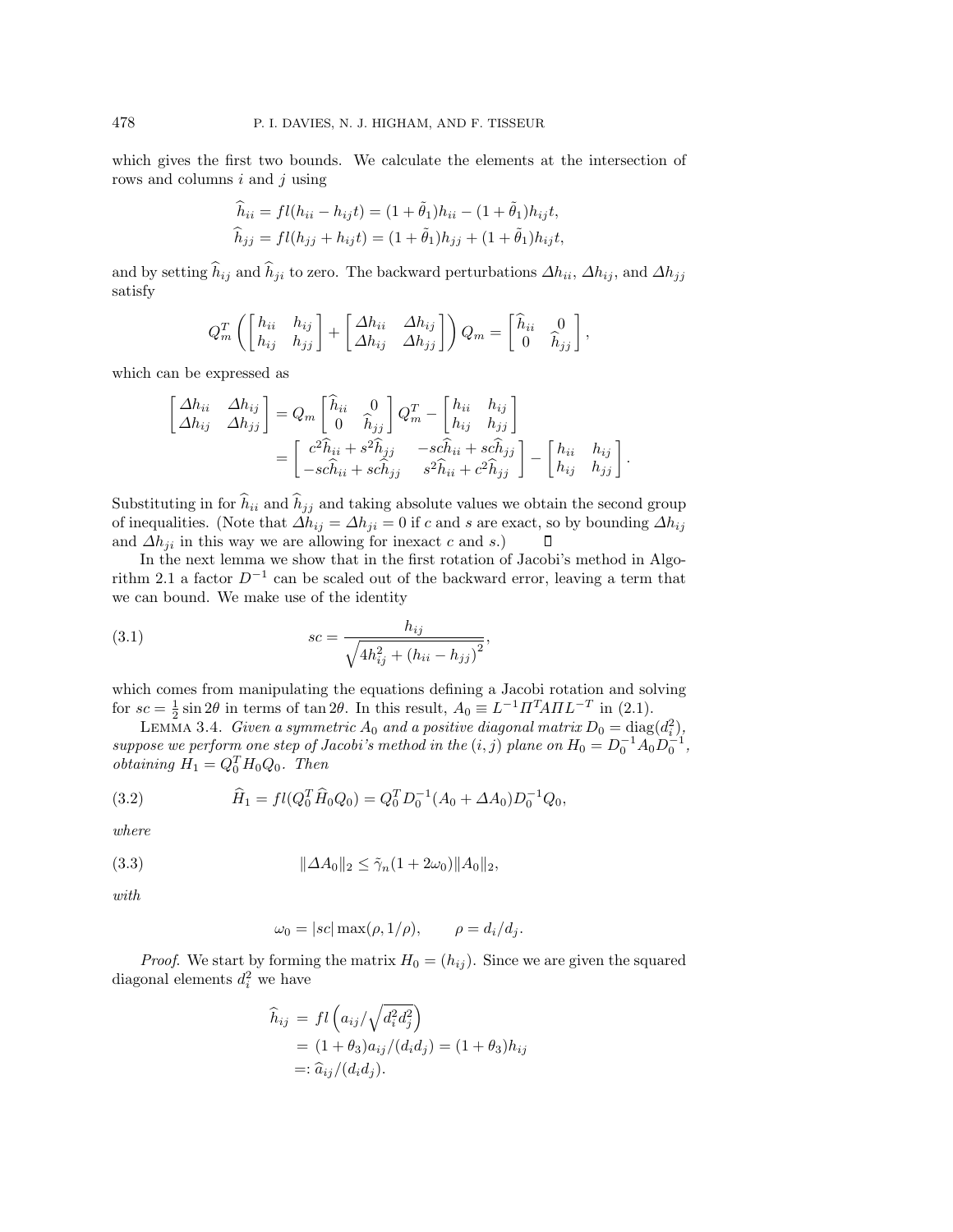Thus these initial errors can be thrown onto  $A_0$ :  $\widehat{H}_0 = D_0^{-1}(A_0 + \Delta_1)D_0^{-1}$ , where  $|\Delta_1| \leq \gamma_3 |A_0|$ . The errors in applying one step of Jacobi's method to  $\hat{H}_0$  can be expressed as a backward perturbation  $\Delta H_0$  to  $\hat{H}_0$  using Lemma 3.3. The corresponding perturbation of  $\widehat{A}_0 = A_0 + \Delta_1$  is  $\Delta_2 = D_0 \Delta H_0 D_0$ , so we simply scale the componentwise perturbation bounds of Lemma 3.3. We find

$$
\left| \frac{(\Delta_2)_{ik}}{(\Delta_2)_{jk}} \right| \leq \tilde{\gamma}_1 \left( |\hat{a}_{ik}| + 2|sc||\hat{a}_{jk}| \rho \right) \atop |(\Delta_2)_{jk}| \leq \tilde{\gamma}_1 \left( |\hat{a}_{jk}| + 2|sc||\hat{a}_{ik}|/\rho \right) \quad k \neq i, j,
$$

(3.4) 
$$
|(\Delta_2)_{ii}| \leq \tilde{\gamma}_1 (c^2|\hat{a}_{ii}| + |s/c||\hat{a}_{ij}|\rho + s^2|\hat{a}_{jj}|\rho^2),
$$

(3.5) 
$$
|(\Delta_2)_{ij,ji}| \leq \tilde{\gamma}_1 (|sc||\hat{a}_{ii}|/\rho + 2s^2|\hat{a}_{ij}| + |sc||\hat{a}_{jj}|\rho),
$$

$$
|(\Delta_2)_{jj}| \leq \tilde{\gamma}_1 (s^2|\hat{a}_{ii}|/\rho^2 + |s/c||\hat{a}_{ij}|/\rho + c^2|\hat{a}_{jj}|).
$$

We now work to remove the potentially large  $\rho^2$  and  $1/\rho^2$  terms. We can rewrite (3.1) as

(3.6) 
$$
sc = \frac{\frac{a_{ij}}{d_i d_j}}{\sqrt{4 \frac{a_{ij}^2}{d_i^2 d_j^2} + \left(\frac{a_{ii}}{d_i^2} - \frac{a_{jj}}{d_j^2}\right)^2}} = \frac{\rho a_{ij}}{\sqrt{(a_{ii} - \rho^2 a_{jj})^2 + 4\rho^2 a_{ij}^2}}.
$$

Further manipulation yields

$$
|a_{jj}|\rho^2 \le |a_{ii}| + \sqrt{\frac{a_{ij}^2 \rho^2}{(sc)^2} - 4a_{ij}^2 \rho^2} = |a_{ii}| + \rho |a_{ij}| \sqrt{\frac{1}{(sc)^2} - 4}.
$$

Therefore

(3.7) 
$$
s^{2}|a_{jj}|\rho^{2} \leq s^{2}|a_{ii}| + \rho|a_{ij}|\sqrt{t^{2}-4s^{4}}.
$$

A similar manipulation of (3.1) (or a symmetry argument) gives

(3.8) 
$$
s^{2}|a_{ii}|/\rho^{2} \leq s^{2}|a_{jj}| + \frac{|a_{ij}|}{\rho}\sqrt{t^{2} - 4s^{4}}.
$$

Since  $\hat{a}_{ij} = a_{ij} (1 + \theta_3)$  there is no harm in replacing  $a_{ij}$  by  $\hat{a}_{ij}$  in (3.7) and (3.8). Since  $\theta \in [-\pi/4, \pi/4]$  we have

(3.9) 
$$
\sqrt{t^2 - 4s^4} + |s/c| = 2|sc|,
$$

and hence (3.4) and (3.5) may be bounded by

$$
\left| (\Delta_2)_{ii} \right| \leq \tilde{\gamma}_1 \left( |\widehat{a}_{ii}| + 2|sc||\widehat{a}_{ij}|\rho \right),
$$
  

$$
| (\Delta_2)_{jj} | \leq \tilde{\gamma}_1 \left( |\widehat{a}_{jj}| + 2|sc||\widehat{a}_{ij}|/\rho \right).
$$

Setting  $\Delta A = \Delta_1 + \Delta_2$  and using these componentwise bounds we obtain the overall bound given in (3.3).  $\Box$ 

Lemma 3.4 shows that the Jacobi rotation results in a small backward perturbation to  $A_0$  provided that  $\omega_0$  is of order 1. We see from (3.6) that in normal circumstances sc is proportional to  $\min(\rho, 1/\rho)$ , which keeps  $\omega_0$  small. However, in special situations  $\omega_0$  can be large, for example, when  $|a_{ii}-\rho^2 a_{jj}| \ll \rho |a_{ij}|$  with  $\rho$  large, which requires that  $|a_{ij}|$  be much smaller than  $|a_{ij}|$  and B be ill conditioned.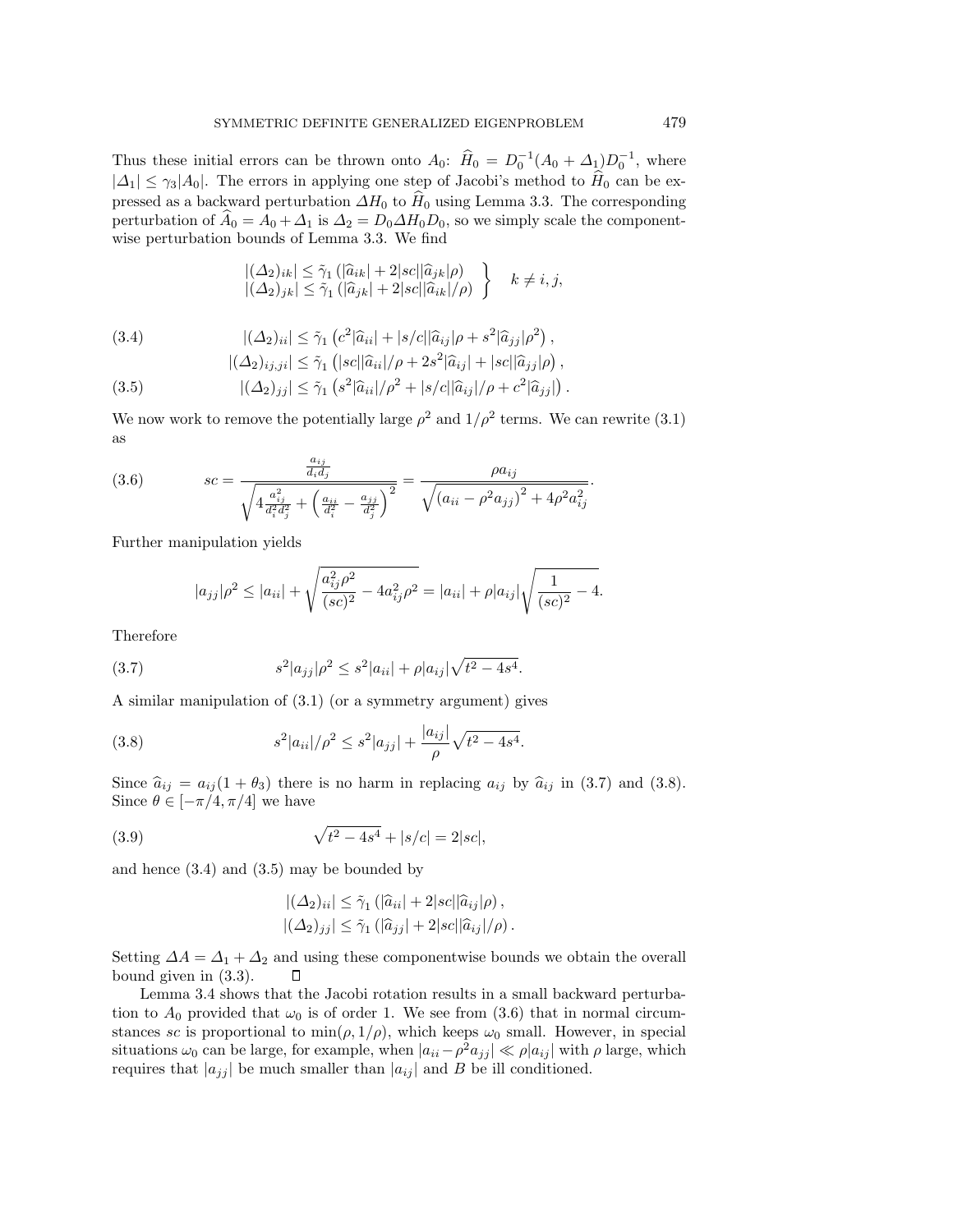By combining Lemma 3.4with subsequent applications of Lemma 3.3 we find that after *m* steps of Jacobi's method on  $H_0 = D_0^{-1} A_0 D_0^{-1}$  we have

$$
\widehat{H}_m = Q_{m-1}^T \dots Q_0^T (H_0 + \Delta_0) Q_0 \dots Q_{m-1},
$$

where

$$
\Delta_0 = D_0^{-1} \Delta A_0 D_0^{-1} + \sum_{k=1}^{m-1} Q_0 \dots Q_{k-1} \Delta H_k Q_{k-1}^T \dots Q_0^T
$$
  
=  $D_0^{-1} \left( \Delta A_0 + \sum_{k=1}^{m-1} D_0 Q_0 \dots Q_{k-1} \Delta H_k Q_{k-1}^T \dots Q_0^T D_0 \right) D_0^{-1}.$ 

The  $\Delta H_k$  are bounded as in Lemma 3.3. We would like to bound the term in parentheses by a multiple of  $u\|A_0\|_2$ , but simply taking norms leads to an unsatisfactory  $\kappa(D_0^2)$  factor. To obtain a better bound we introduce, purely for theoretical purposes, a scaling to  $\hat{H}_k$  at each stage of the iteration. For an arbitrary nonsingular diagonal  $D_k$  we write

$$
||D_0Q_0 \dots Q_{k-1}\Delta H_k Q_{k-1}^T \dots Q_0^T D_0||_2 = ||D_0Q_0 \dots Q_{k-1}D_k^{-1} \cdot D_k \Delta H_k D_k
$$
  
\n
$$
\cdot D_k^{-1}Q_{k-1}^T \dots Q_0^T D_0||_2
$$
  
\n
$$
\leq \min_{D_k \text{ diag}} (||D_0Q_0 \dots Q_{k-1}D_k^{-1}||_2^2 ||D_k \Delta H_k D_k||_2)
$$
  
\n
$$
= \min_{D_k \text{ diag}} (||N_k^{-T}||_2^2 ||D_k \Delta H_k D_k||_2),
$$

where

(3.10) 
$$
N_k = D_0^{-1} Q_0 \dots Q_{k-1} D_k.
$$

Define

(3.11) 
$$
A_k := N_k^T A_0 N_k = D_k H_k D_k.
$$

By applying Lemma 3.4 to a rotation on  $H_k$ , we can see that

(3.12) 
$$
||D_k \Delta H_k D_k||_2 \leq \tilde{\gamma}_n (1 + 2\omega_k) ||A_k||_2,
$$

where

$$
\omega_k = |s_k c_k| \max(\rho_k, 1/\rho_k), \qquad \rho_k = d_i^{(k)}/d_j^{(k)},
$$

with a subscript k denoting quantities on the kth step and where  $D_k = \text{diag}(d_i^{(k)})$ . One way to proceed is to choose  $D_k$  to minimize  $\kappa_2(M_{k-1})$ , where

$$
(3.13) \t\t M_{k-1} = D_{k-1}^{-1} Q_{k-1} D_k.
$$

Notice that

$$
(3.14) \t\t N_k = M_0 \dots M_{k-1}.
$$

This idea is based on an algorithm of Anjos, Hammarling, and Paige [2] that avoids explicitly inverting any of the  $D_k$  and uses transformation matrices of the form in (3.13)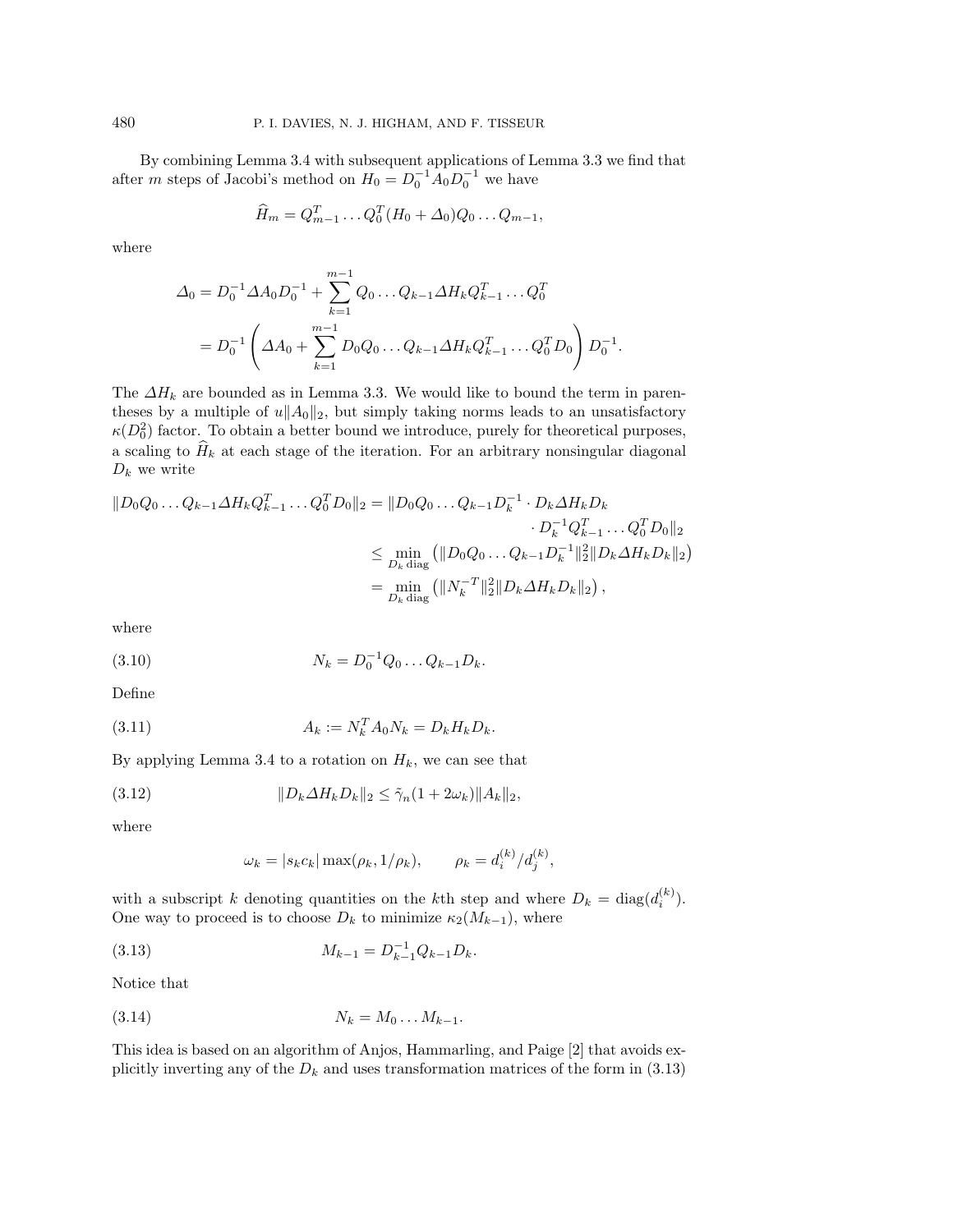to diagonalize A while retaining the diagonal form of  $D_0$ . The algorithm computes the congruence transformations

$$
A_{k+1} = M_k^T A_k M_k, \quad D_{k+1}^2 = M_k^T D_k^2 M_k,
$$

where  $D_k$  is diagonal for all k and  $A_k$  tends to diagonal form as  $k \to \infty$ . The difference between our approach and that in [2] is that we form  $H_0 = D_0^{-1} A_0 D_0^{-1}$  and use  $D_k$  in the analysis to obtain stronger error bounds, whereas in [2], in an effort to apply only well-conditioned similarity transformations,  $H_0$  is never formed but  $M_k$  is computed and applied in the algorithm (and no error analysis is given in [2]).

Now we discuss the choice of  $D_k$ , drawing on analysis from [2]. Since  $Q_{k-1}$  is a rotation in the  $(i, j)$  plane, we choose  $D_k$  to be identical to  $D_{k-1}$  in all but the *i*th and jth diagonal entries. Thus  $M_{k-1}$  is the identity matrix except in the  $(i, j)$  plane, in which

$$
M_{ij} = M([i\,\,j],[i\,\,j]) = \left[\begin{array}{cc} d_i^{-1} & 0 \\ 0 & d_j^{-1} \end{array}\right] \left[\begin{array}{cc} c & s \\ -s & c \end{array}\right] \left[\begin{array}{cc} \widetilde{d}_i & 0 \\ 0 & \widetilde{d}_j \end{array}\right],
$$

where we are writing

$$
D_{k-1} = \text{diag}(d_i), \quad D_k = \text{diag}(\tilde{d}_i).
$$

We now choose  $D_k$  to minimize the 2-norm condition number  $\kappa_2(M_{ij})$ . It can be shown that for any  $2 \times 2$  matrix, G, say,

$$
\kappa_2(G) = \sigma_1(G)/\sigma_2(G) = \left(\phi^2 + \sqrt{\phi^4 - 4\delta^2}\right)/2\delta,
$$

where  $\phi = ||G||_F$ ,  $\delta = |\det(G)|$  and  $\sigma_1(G) \ge \sigma_2(G)$  are the singular values of G. Using  $\kappa_F(G) = \phi^2/\delta$ , we obtain

$$
\kappa_2(G) = \left(\kappa_F(G) + \sqrt{\kappa_F(G)^2 - 4}\right)/2,
$$

so clearly  $\kappa_2(G)$  has its minimum when  $\kappa_F(G)$  does. Therefore it is only necessary to analyze  $\kappa_F(M_{ij})$  in order to find the minimum of  $\kappa_2(M_{ij})$ . For  $M_{ij}$  we have

$$
\phi^2 = s^2 \left( (\tilde{d}_i/d_j)^2 + (\tilde{d}_j/d_i)^2 \right) + c^2 \left( (\tilde{d}_j/d_j)^2 + (\tilde{d}_i/d_i)^2 \right),
$$
  

$$
\delta = \det(D_{k-1}^{-1}) \det(D_k) = (\tilde{d}_i \tilde{d}_j) / (d_i d_j).
$$

Setting  $\xi = d_i/d_j$  we have

$$
\kappa_F(M_{ij}) = \phi^2/\delta = (c^2(\rho^2 + \xi^2) + s^2(\rho^2 \xi^2 + 1)) / (\rho \xi).
$$

This is an equation with only one unknown, ξ. The minimum of  $\kappa_F(M_{ij})$  over ξ occurs at

$$
\xi_{\rm opt}^2 = (s^2 + \rho^2 c^2) / (c^2 + \rho^2 s^2),
$$

which gives the values

(3.15) 
$$
\kappa_F(M_{ij})_{\min} = 2\sqrt{1 + s^2 c^2 (\rho - \rho^{-1})^2},
$$

$$
\kappa_2(M_{ij})_{\min} = |sc(\rho - \rho^{-1})| + \sqrt{1 + s^2 c^2 (\rho - \rho^{-1})^2}.
$$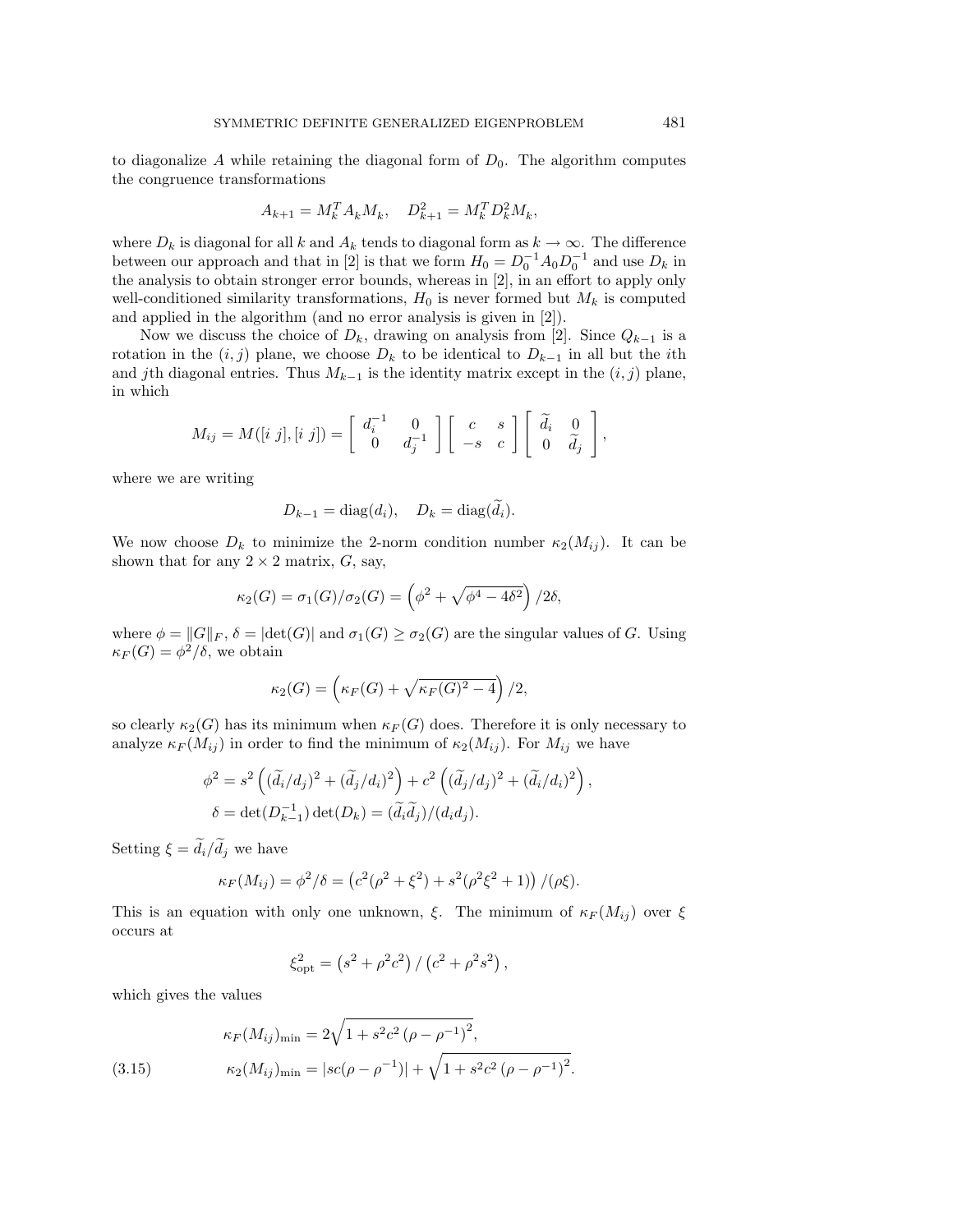Knowing the ratio  $d_i/d_j$  that minimizes  $\kappa_2(M_0)$ , we now have to choose  $d_j$  and then set  $d_i = d_j \xi_{\text{opt}}$ . We set  $||D_k||_F = ||D_{k-1}||_F$ , or more simply,

(3.16) 
$$
d_i^2 + d_j^2 = \tilde{d}_i^2 + \tilde{d}_j^2 = (\xi_{\text{opt}}^2 + 1) \, \tilde{d}_j^2.
$$

This yields the values

(3.17) 
$$
\begin{aligned}\n\tilde{d}_i^2 &= c^2 d_i^2 + s^2 d_j^2, \\
\tilde{d}_j^2 &= c^2 d_j^2 + s^2 d_i^2\n\end{aligned}
$$

and the matrix

(3.18) 
$$
M_{ij} = \begin{bmatrix} c\sqrt{c^2 + s^2/\rho^2} & s\sqrt{s^2 + c^2/\rho^2} \\ -s\sqrt{s^2 + c^2\rho^2} & c\sqrt{c^2 + s^2\rho^2} \end{bmatrix}.
$$

Clearly,

(3.19) 
$$
\min(d_i^2, d_j^2) \le \tilde{d}_k^2 \le \max(d_i^2, d_j^2), \qquad k = i, j.
$$

We note for later reference that a direct calculation reveals

(3.20) 
$$
||M_{ij}^{-1}||_F = \sqrt{2}.
$$

It is also interesting to note that  $M_{ij}$  has columns of equal 2-norm. This is not surprising in view of a result of van der Sluis [24], which states that scaling the columns of an  $n \times n$  matrix to have equal 2-norms produces a matrix with 2-norm condition number within a factor  $\sqrt{n}$  of the minimum over all column scalings.

To complete our analysis we need to bound  $||A_k||_2$  and  $||N_i^{-1}||_2$ .

**3.1. Growth of**  $A_m$ **.** We now bound  $||A_m||_2$ , which appears in the bound (3.12). We consider the growth over one step from  $A_m = (a_{ij})$  to  $A_{m+1} = (\tilde{a}_{ij}) = M_m^T A_m M_m$ , as measured by  $\phi_m = \max_{i,j} |\tilde{a}_{ij}| / \max_{i,j} |a_{ij}|$ . By rewriting (2.8) and (2.9) in terms of  $A_k$ , and using  $(3.11)$  and  $(3.17)$ , we can show that

(3.21) 
$$
|\tilde{a}_{ii}| \leq c^2 |a_{ii}| + s^2 |a_{ii}|/\rho^2 + |a_{ij}| \left( \frac{|s^3|}{c\rho} + |sc|\rho \right),
$$

(3.22) 
$$
|\widetilde{a}_{jj}| \leq c^2 |a_{jj}| + s^2 |a_{jj}| \rho^2 + |a_{ij}| \left( \frac{|sc|}{\rho} + \frac{|s^3|}{c} \rho \right).
$$

We would like to bound these two elements linearly in terms of  $\max(\rho, 1/\rho)$  (recall that  $\rho$  can be greater than or less than 1). The troublesome terms in the bounds are  $s^{2}|a_{ij}|\rho^{2}$  and  $s^{2}|a_{ii}|/\rho^{2}$ . Upon substitution of (3.7) and (3.8) in (3.21) and (3.22) we obtain bounds linear in  $\rho$  and  $1/\rho$ :

$$
|\tilde{a}_{ii}| \leq c^2 |a_{ii}| + s^2 |a_{jj}| + |a_{ij}| \left( \left( \sqrt{t^2 - 4s^4} + \frac{|s^3|}{c} \right) \frac{1}{\rho} + |sc|\rho \right),
$$
  

$$
|\tilde{a}_{jj}| \leq c^2 |a_{jj}| + s^2 |a_{ii}| + |a_{ij}| \left( \left( \sqrt{t^2 - 4s^4} + \frac{|s^3|}{c} \right) \rho + \frac{|sc|}{\rho} \right).
$$

Using (3.9) we find that  $\sqrt{t^2 - 4s^4} + |s^3|/|c| = |sc|$ , and so

 $(3.23)$   $|\widetilde{a}_{ii}| \leq c^2 |a_{ii}| + s^2 |a_{ij}| + |a_{ij}| |sc| (\rho + 1/\rho),$ 

(3.24) 
$$
|\tilde{a}_{jj}| \le c^2 |a_{jj}| + s^2 |a_{ii}| + |a_{ij}| |sc| ( \rho + 1/\rho ).
$$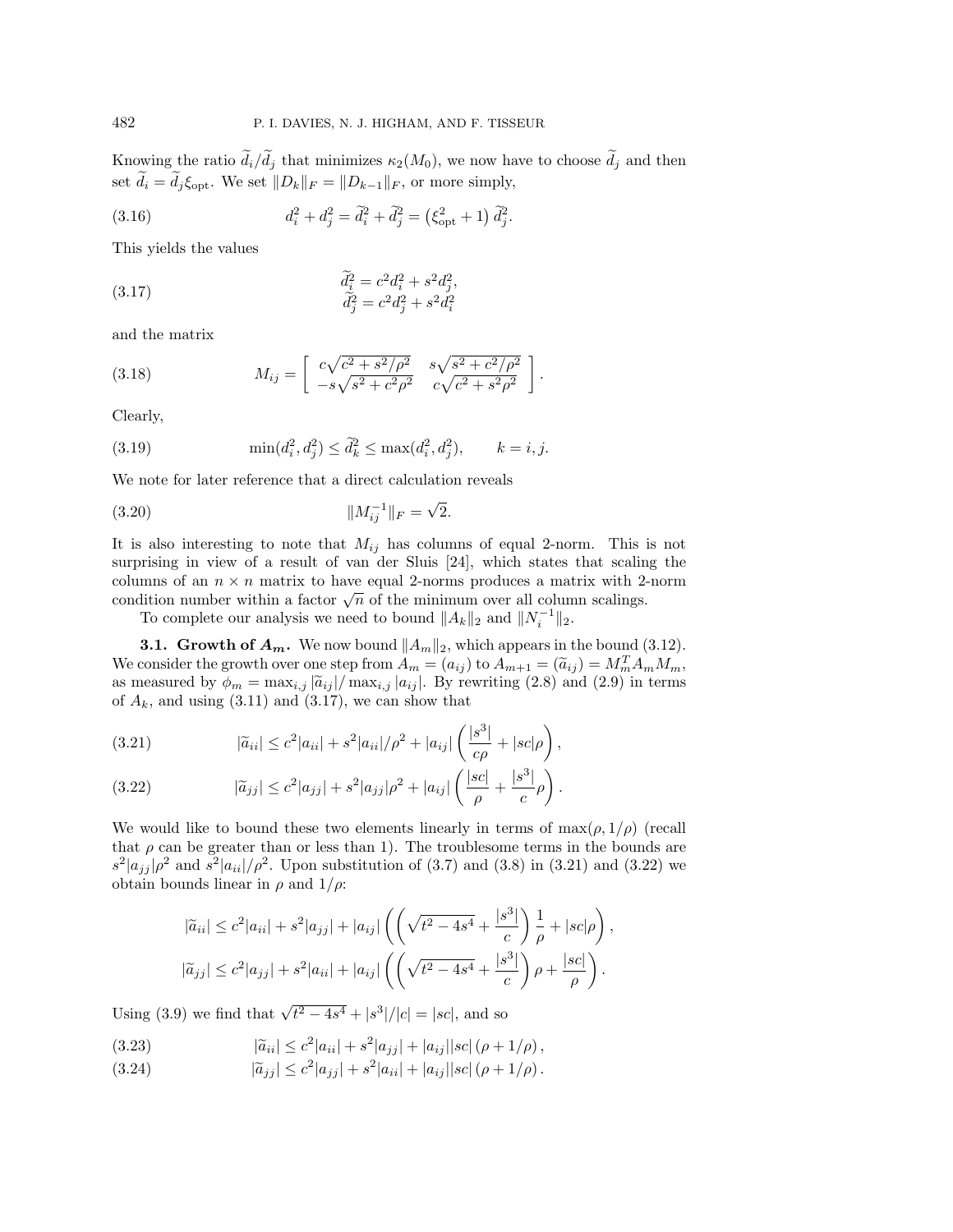For the other affected elements in rows and columns i and j we have, for  $k \neq i, j$ ,

$$
\widetilde{a}_{ik} = \widetilde{a}_{ki} = a_{ik}c\sqrt{c^2 + s^2/\rho^2} - a_{jk}s\sqrt{s^2 + c^2\rho^2},
$$
  

$$
\widetilde{a}_{jk} = \widetilde{a}_{kj} = a_{ik}s\sqrt{s^2 + c^2/\rho^2} + a_{jk}c\sqrt{c^2 + s^2\rho^2}.
$$

These elements can be bounded by

(3.25) 
$$
|\tilde{a}_{ik}| \le |a_{ik}| (c^2 + |sc|/\rho) + |a_{jk}| (s^2 + |sc|\rho),
$$

(3.26) 
$$
|\tilde{a}_{jk}| \le |a_{ik}| (s^2 + |sc|/\rho) + |a_{jk}| (c^2 + |sc|\rho).
$$

The bounds  $(3.23)$ – $(3.26)$  can all be written in the form

$$
|\widetilde{a}_{pq}| \le \max_{r,s} |a_{rs}| (1+|sc|(\rho+1/\rho)),
$$

and so the growth of  $A_m$  over one step is bounded by

$$
\phi_m \le 1 + |sc|(\rho + 1/\rho) \le 1 + 2|sc|\max(\rho, 1/\rho) = 1 + 2\omega_m.
$$

The overall growth bound is

(3.27) 
$$
\pi_m := \frac{\|A_m\|_2}{\|A_0\|_2} \le \sqrt{n} \prod_{i=0}^{m-1} \phi_i.
$$

**3.2. Bounding**  $||N_i^{-1}||_2$ . Our final task is to bound

$$
\mu_i := \|N_i^{-1}\|_2 = \|D_i^{-1}Q_{i-1}^T \dots Q_0^T D_0\|_2
$$

(see  $(3.10)$ ). We describe two different bounds. In view of  $(3.19)$ ,

$$
||D_{i+1}^{-1}||_2 \le ||D_i^{-1}||_2 \le \cdots \le ||D_0^{-1}||_2.
$$

Thus, since  $D_0 = D$ , where B has the Cholesky factorization (1.2),

$$
\mu_i^2 \le \kappa_2(D)^2 \le \kappa_2(L)\kappa_2(B).
$$

However, the point of our analysis is to avoid a  $\kappa_2(B)$  term in the bounds. As an alternative way of bounding  $\mu_i$  we note that, from (3.14),

$$
N_i^{-1} = M_{i-1}^{-1} \dots M_0^{-1}.
$$

For the row cyclic ordering in (2.7) the congruence transformations can be reordered into 2n − 3 groups of up to  $\lceil n/2 \rceil$  disjoint transformations  $M_{j+1}, \ldots, M_{j+p}$  such that, using (3.20),

$$
||M_{j+p}^{-1} \dots M_{j+1}^{-1}||_2 \le \sqrt{2}.
$$

For example, a sweep of a  $6 \times 6$  matrix can be divided into 9 groups of disjoint rotations:

$$
\left[\begin{array}{rrrrr} - & 1 & 2 & 3 & 4 & 5 \\ & - & 3 & 4 & 5 & 6 \\ & & - & 5 & 6 & 7 \\ & & & - & 7 & 8 \\ & & & & - & 9 \\ & & & & & - \end{array}\right].
$$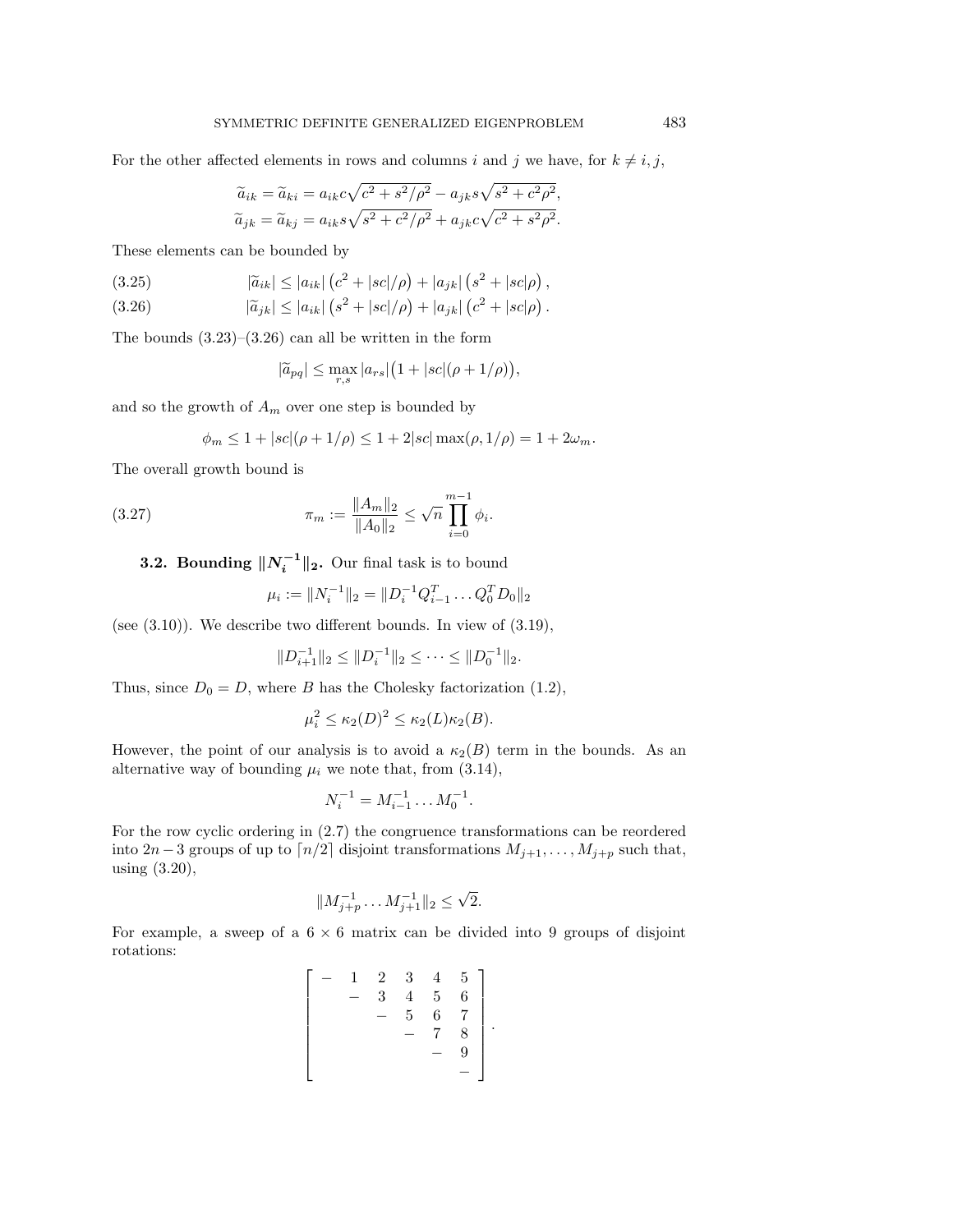Here, an integer k in position  $(i, j)$  denotes that the  $(i, j)$  element is eliminated on the kth step by a rotation in the  $(i, j)$  plane, and all rotations on the kth step are disjoint. Hence we can bound  $\mu_i$  by

$$
\mu_i \le (\sqrt{2})^{2n-3} = 2^{n-3/2}.
$$

Although exponential in n, this bound is independent of  $\kappa_2(B)$ .

**3.3. Summary.** Our backward error analysis shows that, upon convergence after m Jacobi rotations, Algorithm 2.1 has computed a diagonal  $\Lambda$  such that

(3.28) 
$$
X^T (A + \Delta A) X = A, \quad X^T (B + \Delta B) X = I
$$

for some nonsingular  $X$ , where

(3.29a) 
$$
\|\Delta A\|_2 \leq \tilde{\gamma}_{n^2} \|A\|_2 \bigg(\kappa_2(L)^2 + \sum_{k=0}^{m-1} \mu_k^2 (1 + 2\omega_k) \pi_k\bigg),
$$

 $(3.29b)$   $||\Delta B||_2 \leq \tilde{\gamma}_{n2} ||B||_2.$ 

The term involving  $\kappa_2(L)$  takes account of errors in the first stage of Algorithm 2.1 and follows from standard error analysis [14, chapter 10] of Cholesky factorization and the solution of triangular systems. Because of the complete pivoting,  $\kappa(L)$  is bounded as in (1.6), and in practice it is usually small. Even when  $\kappa(L)$  is large, its full effect tends not to be felt on the backward error, since triangular systems are typically solved to higher accuracy than the bounds suggest [14, chapter 8].

We do not have a bound better than exponential in n for the term  $\mu_i^2$ , but this term has been less than 10 in virtually all our numerical tests. We showed in section 3.1 that the growth factor  $\pi_k = ||A_k||_2/||A_0||_2$  in (3.27) is certainly bounded by  $\pi_k \leq \sqrt{n} \prod_{i=0}^{k-1} (1 + 2\omega_i)$ . The term

$$
(3.30) \qquad \omega_k = |s_k c_k| \max(\rho_k, 1/\rho_k) \le |s_k c_k| \kappa_2(D) \le |s_k c_k| \kappa_2(L) \kappa_2(B)^{1/2}
$$

is the most important quantity in our analysis. A large value of  $\omega_k$ , for some k, is the main indicator of instability in Algorithm 2.1.

We stress that our error bounds do not depend on the ordering  $(1.5)$ , as should be expected since the Jacobi method is insensitive to the ordering of the diagonal of D. The purpose of pivoting in the Cholesky factorization is to keep  $L$  well conditioned and thereby concentrate any ill conditioning of B into D.

The conclusion from the error analysis is that Algorithm 2.1 has much better stability properties than the bound (1.7) suggests. When  $\kappa_2(B)$  is large it is usually the case that small values of  $|s_kc_k|$  cancel any large values of  $\max(\rho_k, 1/\rho_k)$  (see the discussion following Lemma 3.4) and that  $\pi_k$  is also small, with a resulting small backward error bound.

For the particular version of the Cholesky–QR method in which the initial tridiagonalization of the QR algorithm is performed using Givens rotations, Davies [5] uses suitable modifications of the analysis presented here to derive analogues of (3.28) and (3.29) in which the terms  $1 + 2\omega_k$  and  $\pi_k$  in (3.29) are squared (the definitions of  $w_k$  and  $\pi_k$  are unchanged, but of course the underlying rotations are different). Unfortunately, Householder transformations rather than Givens rotations are almost always used for the tridiagonalization and our error analysis is specific to rotations; therefore (1.7) remains the best error bound for the practically used Cholesky–QR method.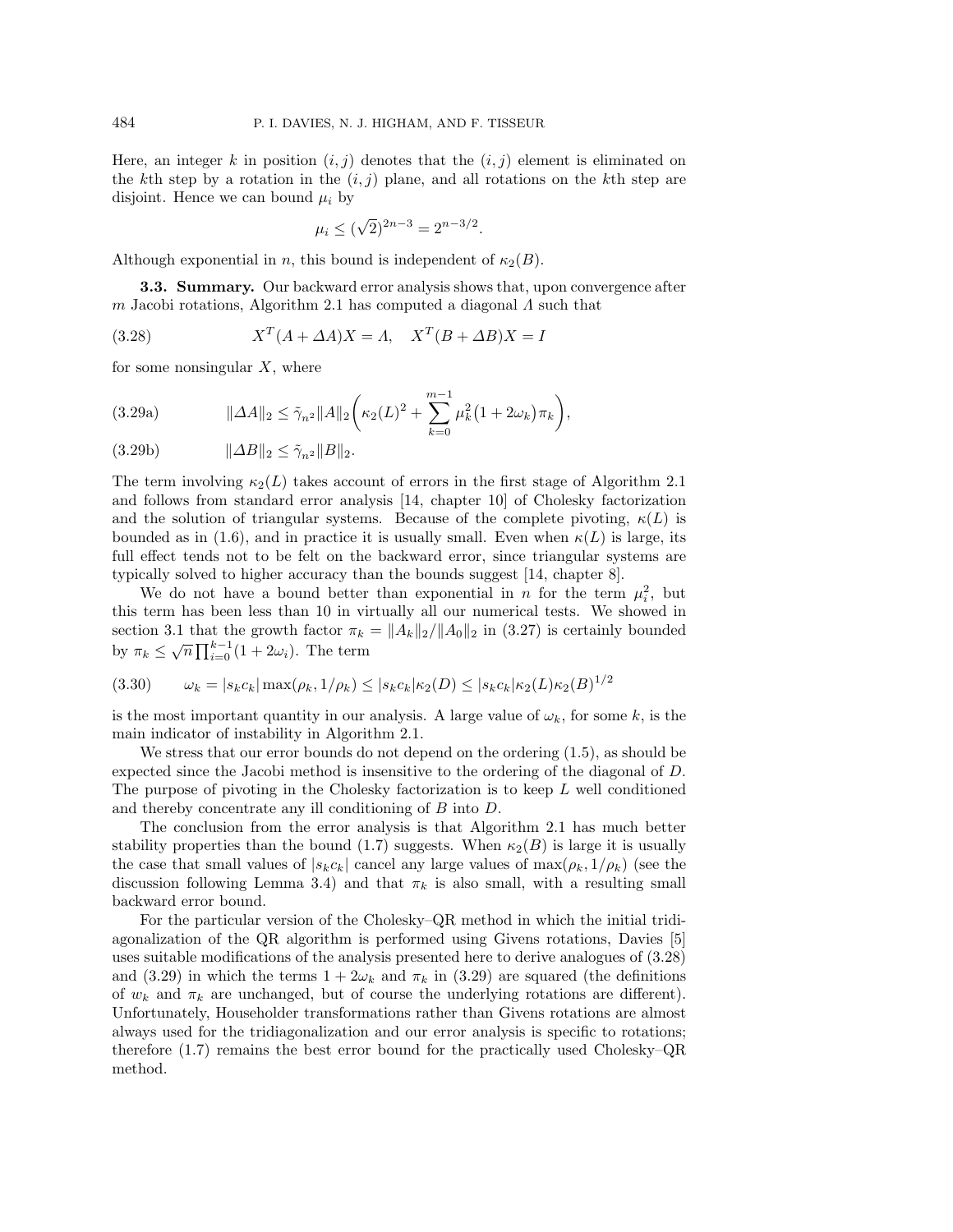**4. Iterative refinement.** The relative normwise backward error of an approximate eigenpair  $(\tilde{x}, \lambda)$  of  $(1.1)$  is defined by

(4.1) 
$$
\eta(\widetilde{x}, \widetilde{\lambda}) = \min \left\{ \epsilon : (A + \Delta A)\widetilde{x} = \widetilde{\lambda}(B + \Delta B)\widetilde{x}, \quad \|\Delta A\| \le \epsilon \|A\|, \\ \|\Delta B\| \le \epsilon \|B\| \right\}.
$$

To evaluate the backward error we can use the explicit expression [11], [13]

(4.2) 
$$
\eta(\widetilde{x}, \widetilde{\lambda}) = \frac{\|r\|}{(\|\widetilde{\lambda}\| \|B\| + \|A\|) \|\widetilde{x}\|},
$$

where  $r = \tilde{\lambda}B\tilde{x} - A\tilde{x}$  is the residual. For symmetric A and B, we denote by  $\eta^S(\tilde{x}, \tilde{\lambda})$ the backward error (4.1) with the additional constraint that the perturbations  $\Delta A$  and  $\Delta B$  are symmetric. Clearly  $\eta^S(\tilde{x}, \tilde{\lambda}) \geq \eta(\tilde{x}, \tilde{\lambda})$ . However, Higham and Higham [13] show that when  $\tilde{\lambda}$  is real,  $\eta^S(\tilde{x}, \tilde{\lambda}) = \eta(\tilde{x}, \tilde{\lambda})$  for the 2-norm. Hence, for the symmetric definite generalized eigenproblem it is appropriate to use the general definition (4.1) and the formula (4.2).

The idea of using iterative refinement to improve numerical stability has been investigated for linear systems by several authors; see [14, chapter 11] for a survey and [15] for the most recent results. Iterative refinement has previously been used with residuals computed in extended precision to improve the accuracy of approximate solutions to the standard eigenproblem [8], [9], [22]. Tisseur [23] shows how iterative refinement can be used in fixed or extended precision to improve the forward and backward errors of approximate solutions to the generalized eigenvalue problem (GEP). She writes the GEP as

$$
Ax = \lambda Bx, \qquad e_s^T x = 1 \text{ (for some fixed } s\text{)}
$$

and applies Newton's method to the equivalent nonlinear equation problem

$$
F\left(\begin{bmatrix} x \\ \lambda \end{bmatrix}\right) = \begin{bmatrix} (A - \lambda B)x \\ e_s^T x - 1 \end{bmatrix} : \mathbb{R}^{n+1} \to \mathbb{R}^{n+1}.
$$

This requires solving linear systems whose coefficient matrices are the Jacobian

$$
J\left(\begin{bmatrix} x \\ \lambda \end{bmatrix}\right) = \begin{bmatrix} A - \lambda B & -Bx \\ e_s^T & 0 \end{bmatrix}.
$$

We use this technique with residuals computed in *fixed precision* to improve the backward errors of eigenpairs computed by Algorithm 2.1. We very briefly summarize the convergence results and two implementations of iterative refinement; full details may be found in [23].

If  $J$  is not too ill conditioned, the linear system solver is not too unstable, and the starting vector is sufficiently close to an eigenpair  $(x_*, \lambda_*)$ , then iterative refinement by Newton's method in floating point arithmetic with residuals computed in fixed precision yields a refined eigenpair  $(\hat{x}, \lambda)$  with backward error in the  $\infty$ -norm bounded by [23, Corollary 3.5]

(4.3) 
$$
\eta_{\infty}(\widehat{x},\widehat{\lambda}) \leq \tilde{\gamma}_n + u(3+|\lambda|) \max\left(\frac{\|A\|_{\infty}}{\|B\|_{\infty}}, \frac{\|B\|_{\infty}}{\|A\|_{\infty}}\right).
$$

This backward error bound is small if  $\lambda$  is of order 1 and the problem is well balanced, that is,  $||A||_{\infty} \approx ||B||_{\infty}$ . If the problem is not well balanced, we can change the GEP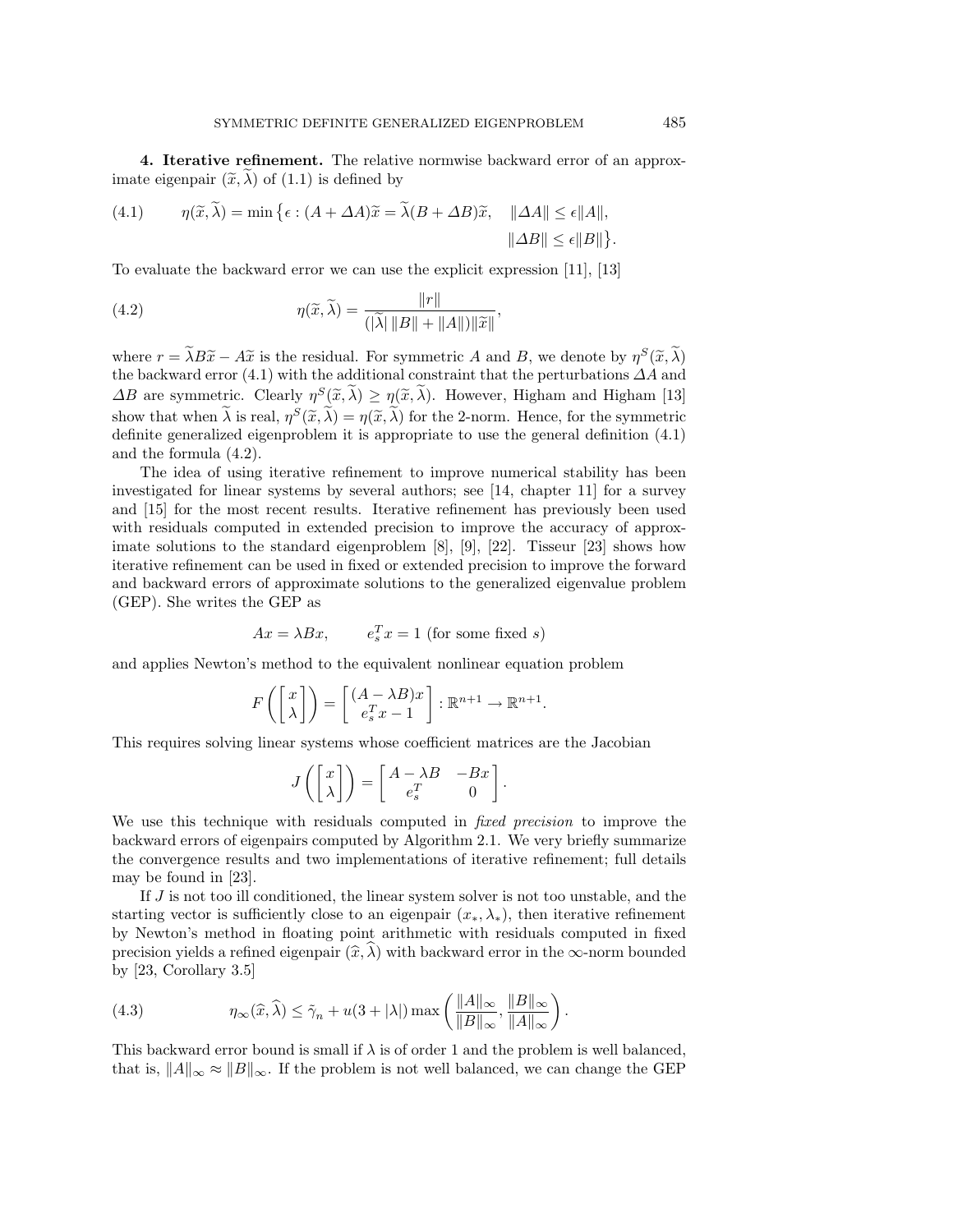to make it so. We can scale the GEP to  $(\alpha A)x = (\alpha \lambda)Bx$ , where  $\alpha = ||B||_{\infty} / ||A||_{\infty}$ and the backward error now depends on the size of  $\overline{\lambda} = \alpha \lambda$ . If  $|\overline{\lambda}| \leq 1$ , a small backward error is ensured, while for  $|\overline{\lambda}| \geq 1$  we can consider the problem  $Bx = \overline{\mu} \overline{A}x$ , for which  $|\overline{\mu}| \leq 1$ . Practical experience shows that it is not necessary to scale or to reverse the problem—a backward error of order  $u$  is obtained as long as the starting vector is good enough for Newton's method to converge.

The following algorithm can be derived after some manipulation of the Newton equations [23].

ALGORITHM 4.1. Given A, B and an approximate eigenpair  $(x, \lambda)$  with  $||x||_{\infty} =$  $x_s = 1$ , this algorithm applies iterative refinement to  $\lambda$  and x:

repeat until convergence

 $r = \lambda Bx - Ax$ Form M: the matrix  $A - \lambda B$  with column s replaced by  $-Bx$ Factor  $PM = LU$  (LU factorization with partial pivoting) Solve  $M\delta = r$  using the LU factors  $\lambda = \lambda + \delta_s$ ;  $\delta_s = 0$  $x = x + \delta$ 

end

This algorithm is expensive as each iteration requires  $O(n^3)$  flops for the factorization of  $M$ . By taking advantage of the eigendecomposition computed by Algorithm 2.1, the cost per iteration can be reduced to  $O(n^2)$  flops [23].

ALGORITHM 4.2. Given A, B, X, and A such that  $X^T A X = A$  and  $X^T B X = I$ , and an approximate eigenpair  $(x, \lambda)$  with  $||x||_{\infty} = x_s = 1$ , this algorithm applies iterative refinement to  $\lambda$  and x at a cost of  $O(n^2)$  flops per iteration.

repeat until convergence

 $r = \lambda Bx - Ax$  $D_{\lambda} = \Lambda - \lambda I$  $d = -Bx - c_{\lambda s}$ , where  $c_{\lambda s}$  is the sth column of  $A - \lambda B$  $v = X^T d$ ;  $f = X^T e_s$ Compute Givens rotations  $J_k$  in the  $(k, k + 1)$  plane, such that  $Q_1^T v := J_1^T \dots J_{n-1}^T v = ||v||_2 e_1$ Compute orthogonal  $Q_2$  such that  $T = Q_2^T Q_1^T (D_\lambda + v f^T)$  is upper triangular  $z = Q_2^T Q_1^T X^T r$ Solve  $Tw = z$  for w  $\delta = Xw$  $\lambda = \lambda + \delta_s$ ;  $\delta_s = 0$  $x = x + \delta$ 

end

The computed  $\hat{X}$  from Algorithm 2.1 does not necessarily give a backward stable diagonalization of A and B. However, Tisseur [23] shows that instability in the solver does not affect the overall limiting accuracy and limiting backward error (4.3) when iterative refinement converges, although of course it may inhibit convergence. The price to be paid for the greater efficiency of Algorithm 4.2 over Algorithm 4.1 is less frequent and less rapid convergence.

**5. Numerical results.** In this section we give several examples to illustrate the behavior of Algorithm 2.1 and the sharpness of our backward error bounds, to show how the algorithm compares with the Cholesky–QR method, to show the need for pivoting in the Cholesky–QR method, and to show the benefits of iterative refinement.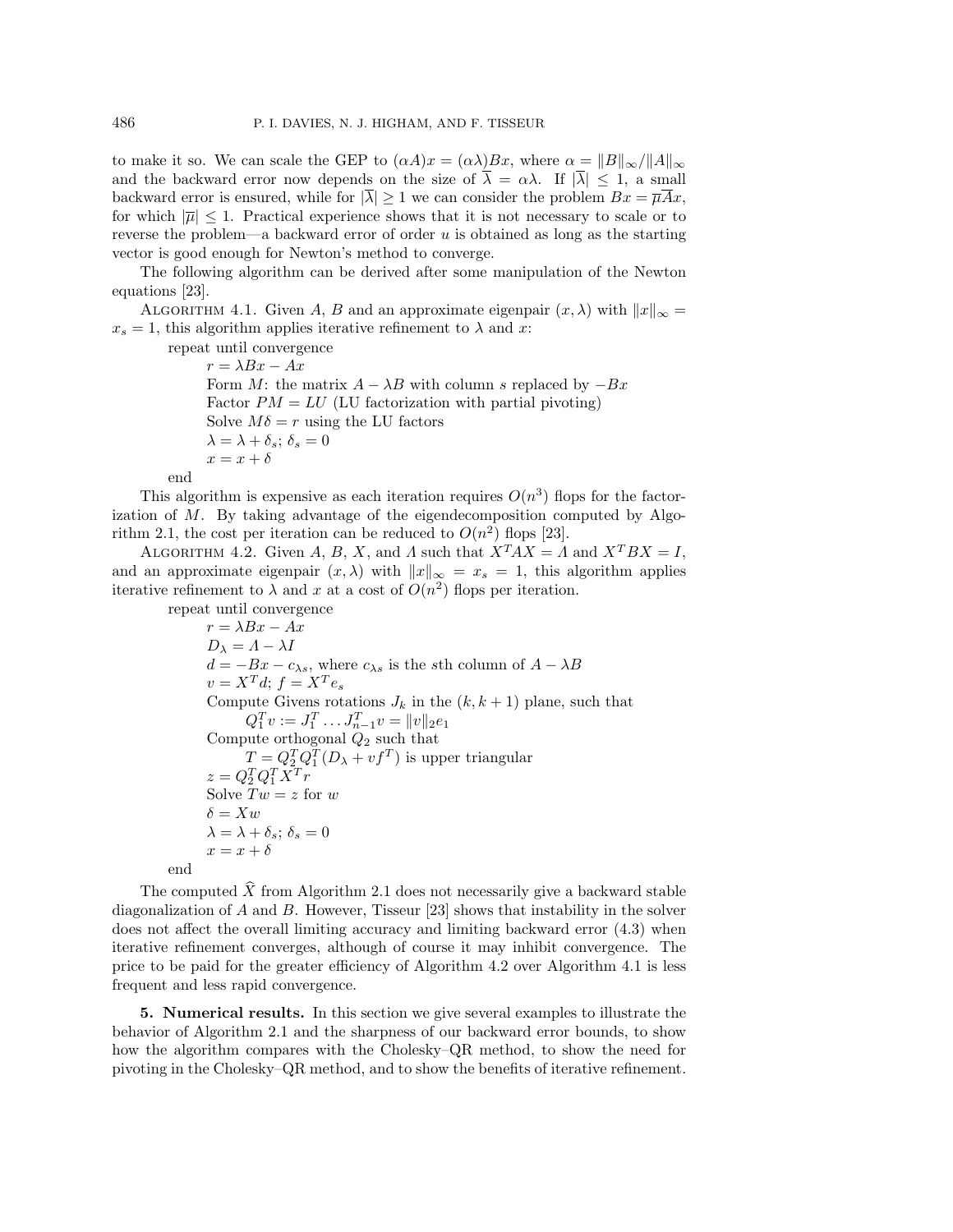Table 5.1 Terms from error analysis and backward error for Example 1.

| $\epsilon$ | $\kappa_2(B)$ | $\max \omega_k$ | $\max \mu_k^2$ | $\max \pi_k$ | $\max \eta_2(x,\lambda)$ |
|------------|---------------|-----------------|----------------|--------------|--------------------------|
| $10^{-1}$  | $10^{7}$      | $7.98e-1$       | 3.33e0         | 3.12e0       | 1.31e-16                 |
| $10^{-2}$  | $10^{14}$     | 1.90e0          | 4.38e0         | 7.02e0       | 5.35e-17                 |
| $10^{-3}$  | $10^{21}$     | 2.38e0          | 4.67e0         | 1.04e1       | 3.50e-17                 |

All our experiments were carried out in MATLAB 6, in which matrix computations are based on LAPACK; the unit roundoff is  $u = 2^{-53} \approx 1.1 \times 10^{-16}$ . (Our implementation of the Cholesky–QR method uses the MATLAB/LAPACK implementation of the QR algorithm and so employs Householder tridiagonalization.) In Algorithms 4.1 and 4.2 convergence was declared when  $\eta_{\infty}(\widehat{x}, \widehat{\lambda}) \leq u$ .

Example 1. Our first example illustrates how our backward error bounds can correctly predict perfect backward stability of Algorithm 2.1 despite large values of  $\kappa_2(B)$ . We take  $A = H - I \in \mathbb{R}^{n \times n}$ , where H is the Hilbert matrix, and  $B =$ diag(1,  $\epsilon, \epsilon^2, \ldots, \epsilon^{n-1}$ ). For  $n = 8$  and  $\epsilon = 10^{-1}, 10^{-2}, 10^{-3}$ , Table 5.1 shows the values of the terms appearing in the error analysis along with the maximum backward error over all the computed eigenpairs. The Cholesky–QR method is also stable on this example.

In a variation of this example we took  $A = H$  and  $B = diag(\epsilon^{n-1}, \ldots, \epsilon, 1)$ , with  $n = 8$  and  $\epsilon = 10^{-2}$ . The computed eigenvalues from the Cholesky–Jacobi method and the Cholesky–QR method with pivoting both range from  $10^{-9}$  to  $10^{14}$  and the maximum backward error over all the computed eigenpairs is of order u. However, the Cholesky–QR method without pivoting produces two negative eigenvalues of order 10−<sup>2</sup>, even though the exact eigenvalues are clearly positive, and the maximum backward error is of order 10−<sup>3</sup>.

Example 2. This example is a structural engineering problem that again illustrates independence of our backward error bounds on  $\kappa_2(B)$ . We consider a cantilever beam as shown in Figure  $5.1(a)$ . We assume that the cantilever is rigid in its axial direction and that all the deformations are small. The boundary conditions are full-fixity at the base and zero translational displacement at the cantilever end. We also assume that the material properties and cross sections vary along the length of the beam. The equation of motion for the natural vibrations has the form

$$
M\ddot{v} + Kv = 0,
$$

where  $M$  denotes the symmetric positive definite mass inertia matrix and  $K$  the symmetric positive definite stiffness matrix. The finite element method leads to the generalized eigenvalue problem

$$
(5.1) \t\t K\phi = \lambda M\phi.
$$

The cantilever is modeled with  $N$  finite elements. Each element has 4 degrees of freedom, namely, the two beam-end lateral displacements and the two beam-end rotations as shown in Figure 5.1(b). The length of the *i*th finite element  $e_i$  is taken to be  $L_i$  and its flexural characteristic to be  $(EI)_i$ , where E is the modulus of elasticity and  $I$  the moment of inertia. The global degrees of freedom are numbered as shown in Figure  $5.1(a)$ . If cubic Hermite interpolation polynomials are used to describe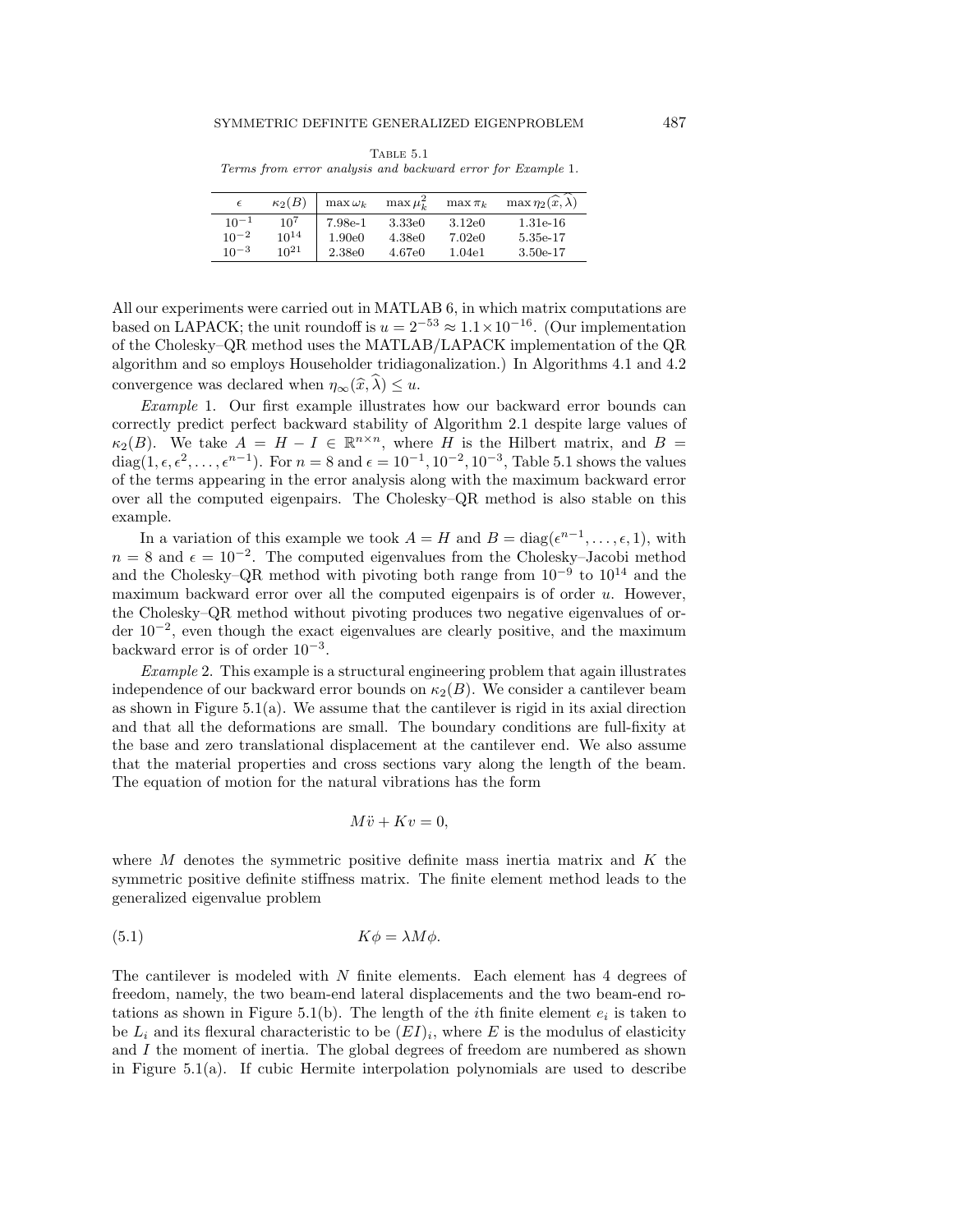

(a) Geometry of supported cantilever beam.

(b) Beam finite element.

Fig. 5.1. Single span cantilever beam with supported end point.

| TABLE 5.2                                                |  |  |  |  |  |  |  |  |
|----------------------------------------------------------|--|--|--|--|--|--|--|--|
| Result for two instances of the cantilever beam problem. |  |  |  |  |  |  |  |  |

| $\kappa_2(M) = 3.9 \times 10^{10}, \, \kappa_2(L) = 1.8$ |                 |                      |              |                                    |  |  |  |  |
|----------------------------------------------------------|-----------------|----------------------|--------------|------------------------------------|--|--|--|--|
|                                                          | $\max \omega_k$ | $\max \mu_{\iota}^2$ | $\max \pi_k$ | $\max \eta_2(\widehat{x},\lambda)$ |  |  |  |  |
| Cholesky-Jacobi                                          | 4.58e0          | 8.3e0                | 1.63e0       | 5.18e-17                           |  |  |  |  |
| Cholesky– $QR$ (no pivoting)                             |                 |                      |              | 5.10e-17                           |  |  |  |  |
| $Cholesky-QR$ (with pivoting)                            |                 |                      |              | 7.48e-17                           |  |  |  |  |

| $\kappa_2(M) = 6.7 \times 10^6$ , $\kappa_2(L) = 2.2$ |                 |                      |              |                                    |  |  |  |
|-------------------------------------------------------|-----------------|----------------------|--------------|------------------------------------|--|--|--|
|                                                       | $\max \omega_k$ | $\max \mu_{\iota}^2$ | $\max \pi_k$ | $\max \eta_2(\widehat{x},\lambda)$ |  |  |  |
| Cholesky-Jacobi                                       | 3.86e0          | 4.18e0               | 2.45e0       | $1.77e-16$                         |  |  |  |
| Cholesky–QR (no pivoting)                             |                 |                      |              | $1.23e-13$                         |  |  |  |
| $Cholesky-QR$ (with pivoting)                         |                 |                      |              | $1.21e-16$                         |  |  |  |

displacement along the beam element, then the beam element stiffness matrix is [17]

$$
K_i = \frac{2(EI)_i}{L_i^3} \begin{bmatrix} 6 & 3L_i & -6 & 3L_i \\ 3L_i & 2L_i^2 & -3L_i & L_i^2 \\ -6 & -3L_i & 6 & -3L_i \\ 3L_i & L_i^2 & -3L_i & 2L_i^2 \end{bmatrix}
$$

and the beam element consistent mass matrix is

$$
M_i = \frac{\overline{m}_i L_i}{420} \begin{bmatrix} 156 & 22L_i & 54 & -13L_i \\ 22L_i & 4L_i^2 & 13L_i & -3L_i^2 \\ 54 & 13L_i & 156 & -22L_i \\ -13L_i & -3L_i^2 & -22L_i & 4L_i^2 \end{bmatrix},
$$

where  $\overline{m}_i$  is the average mass per unit length for the *i*th beam. The global stiffness and mass inertia matrices are obtained by assembling the  $K_i$  and  $M_i$ ,  $i = 1: N$ .

For our example, we chose  $N = 5$  finite elements leading to 9 degrees of freedom and we varied the parameters  $e_i$ ,  $L_i$ ,  $(EI)_i$ , and  $\overline{m}_i$ , sometimes applying direct search to maximize the backward error over these variables. The backward errors for Algorithm 2.1 and the Cholesky–QR method with pivoting were always of order  $u$ , with our backward error bounds for Algorithm 2.1 also of order u. Table 5.2 shows results for two sets of parameters. The second set of results shows again that pivoting can be needed for stability of the Cholesky–QR method.

Example 3. This is an example where Algorithm 2.1 is unstable and there is only one large value of  $\omega_k$ . With  $n = 10$ , we take  $A \in \mathbb{R}^{n \times n}$  to be a random symmetric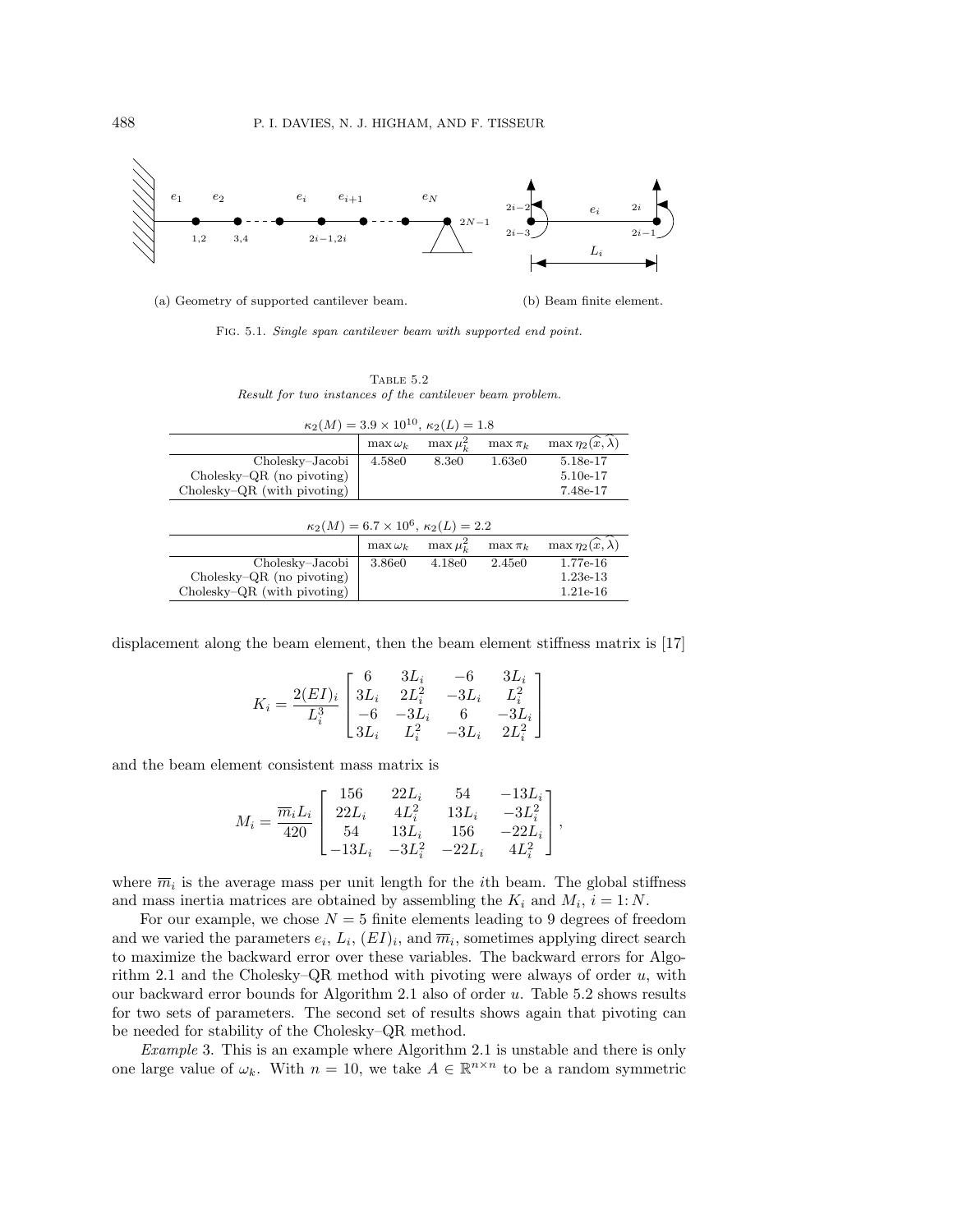|                                                 | Before                                         |              | After refinement                                                      |          |                             |                                      |              |                |  |  |
|-------------------------------------------------|------------------------------------------------|--------------|-----------------------------------------------------------------------|----------|-----------------------------|--------------------------------------|--------------|----------------|--|--|
|                                                 | refinement                                     |              | Algorithm 4.1                                                         |          |                             | Algorithm 4.2                        |              |                |  |  |
| $\lambda$                                       | $\eta_{\infty}(\widetilde{x},\lambda)$         | $e(\lambda)$ | $\eta_{\infty}(\widehat{x},\widehat{\lambda})$ $e(\widehat{\lambda})$ |          | it                          | $\eta_{\infty}(\widehat{x},\lambda)$ | $e(\lambda)$ | it             |  |  |
|                                                 | $\epsilon = 2^{-6} \approx 1.6 \times 10^{-2}$ |              |                                                                       |          |                             |                                      |              |                |  |  |
| 1.4e0                                           | $4e-7$                                         | $9e-6$       | 5e-17                                                                 | $3e-16$  | $\overline{2}$              | 7e-17                                | $1e-15$      | $\overline{2}$ |  |  |
| $-4.6e1$                                        | $2e-8$                                         | $6e-8$       | 7e-18                                                                 | $2e-16$  | $\overline{2}$              | $6e-18$                              | $2e-16$      | $\overline{2}$ |  |  |
| $-8.4e3$                                        | $2e-11$                                        | $1e-9$       | $5e-20$                                                               | $\Omega$ | 1                           | $5e-20$                              | $\Omega$     | $\overline{2}$ |  |  |
|                                                 |                                                |              | $\epsilon = 2^{-8} \approx 3.9 \times 10^{-3}$                        |          |                             |                                      |              |                |  |  |
| 1.4e0                                           | $2e-3$                                         | $4e-2$       | $4e-17$                                                               | $2e-16$  | 3                           | $4e-17$                              | $2e-16$      | 12             |  |  |
| $-1.8e2$                                        | $1e-5$                                         | $3e-4$       | $2e-17$                                                               | $2e-16$  | $\overline{2}$              | $3e-17$                              | 8e-16        | 9              |  |  |
| $-1.4e4$                                        | $4e-9$                                         | $3e-6$       | $5e-21$                                                               | $2e-16$  | $\mathcal{D}_{\mathcal{L}}$ | $2e-15$                              | $1e-12$      | $\ast$         |  |  |
| $\epsilon = 2^{-12} \approx 2.4 \times 10^{-4}$ |                                                |              |                                                                       |          |                             |                                      |              |                |  |  |
| 1.4e0                                           | 3e-3                                           | 1e0          | $4e-18$                                                               | 0†       | 5                           | $1e-2$                               | 1e0          | $\ast$         |  |  |
| $-3.0e3$                                        | $6e-4$                                         | $8e-1$       | $1e-22$                                                               | $\theta$ | 5                           | $3e-3$                               | $8e-1$       | $\ast$         |  |  |
| $-3.5e7$                                        | $4e-5$                                         | $1e-1$       | $2e-17$                                                               | $4e-16$  | 3                           | $2e-5$                               | $1e-1$       | $\ast$         |  |  |

Table 5.3 Iterative refinement of eigenpairs of Example 4. For the entry marked  $\dagger$ , convergence was not to the eigenvalue indicated in the leftmost column.

matrix and  $B = I_n$  and replace the  $(n, n)$  entries of each matrix by 10<sup>-24</sup>. Jacobi rotations not involving the *n*th plane have  $\rho = 1$ , and therefore  $\omega_k$  is small. However, when we first apply a Jacobi rotation in the  $(1, n)$  plane we see that  $\rho = 10^{12}$  and

$$
a_{11} - \rho^2 a_{nn} = a_{11} - 1 \ll \rho a_{1n} = 10^{12} a_{1n},
$$

and therefore, from (3.6),  $sc \approx 1/2$  and  $\omega_k \approx 5 \times 10^{11}$ . Note that this is an example where  $(3.30)$  is sharp. This is the only ill-conditioned  $M_k$  transformation as, using our scaling strategy, we set  $d_n^2 = c^2 d_n^2 + s^2 d_1^2 = O(1)$  in (3.17), and afterwards  $\rho$  is always approximately 1 for all subsequent rotations. The other key terms from the error bounds are  $\max_k \pi_k = 8.4 \times 10^{11}$  and  $\max_k \mu_k^2 = 2.0$ . The computed eigenvalues consist of a group of 8 of order 1, all with backward errors of order  $10^{-5}$  and two eigenvalues of order  $10^{12}$ , with backward errors of order u. Applying Algorithm 4.1 to the eigenvalues with large backward errors we found that backward errors of order u were produced within 3–7 iterations; Algorithm 4.2 did not converge for any of the eigenvalues. The Cholesky–QR method was stable in this example.

Example 4. This example is one of a form suggested by G. W. Stewart that causes difficulties for Algorithm 2.1, and we use it to compare Algorithms 4.1 and 4.2. The matrices are

diag(A) = d, 
$$
a_{ij} = \min(i, j)
$$
 for  $i \neq j$ ,  $B = \text{diag}(d)$ ,  $d = [1, \epsilon, \epsilon^2, \dots, \epsilon^{n-1}]$ 

with  $0 < \epsilon < 1$ . We take  $n = 8$  with three choices of  $\epsilon$  and concentrate on the three eigenvalues of smallest absolute value. We report in Table 5.3 the backward error  $\eta_{\infty}(\widehat{x},\widehat{\lambda})$  of the computed eigenpair and the forward error

$$
e(\widehat{\lambda}) = \frac{|\lambda - \widehat{\lambda}|}{|\lambda|}
$$

of the computed eigenvalue, where the exact  $\lambda$  is obtained using MATLAB's Symbolic Math Toolbox; these statistics are given both before and after refinement, together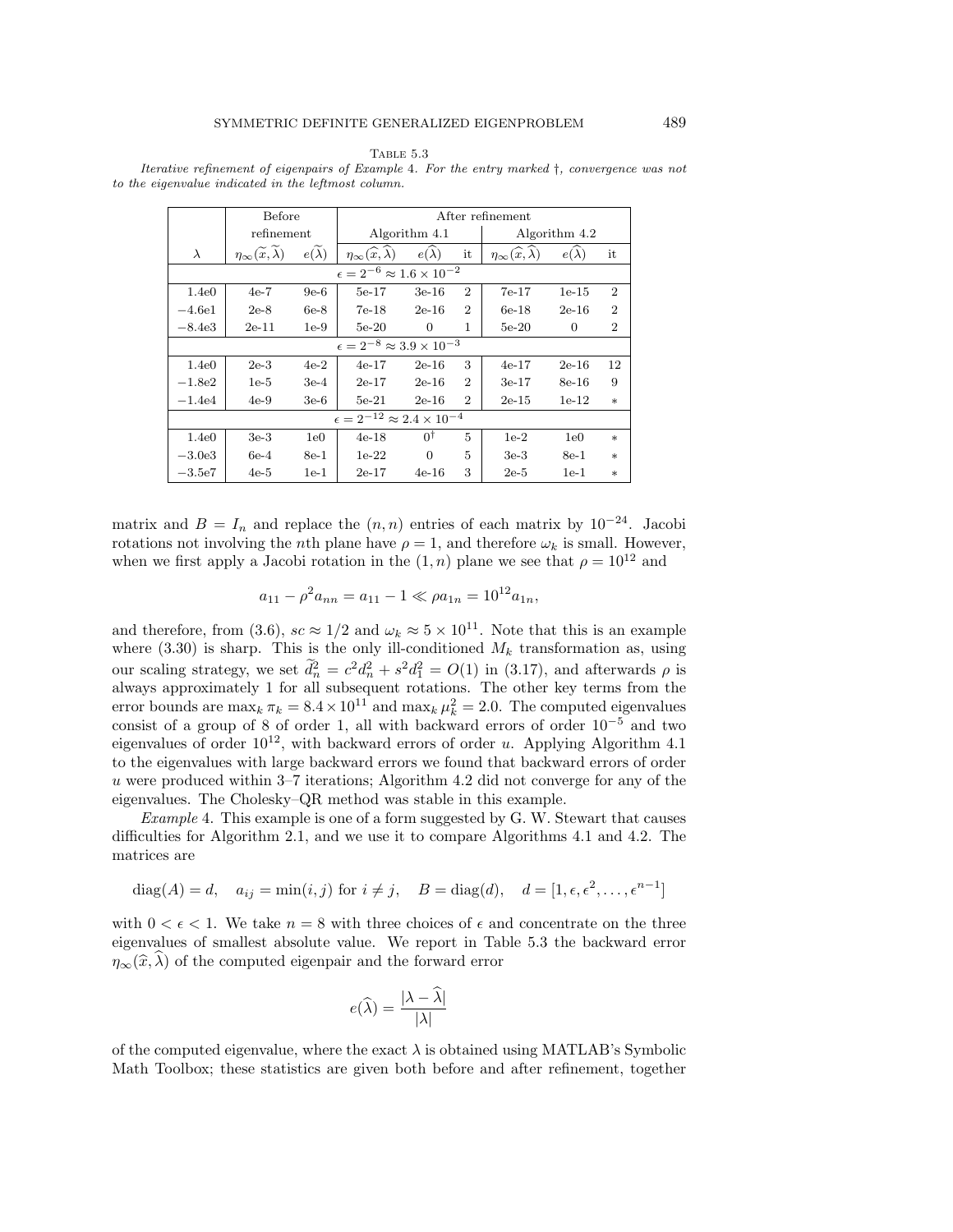Table 5.4 Terms from error analysis for Example 4.

|              | $\kappa_2(B)$ | $\max \omega_k$ | $\max \mu_k^2$ | $\max \pi_k$ |
|--------------|---------------|-----------------|----------------|--------------|
| $2^{-6}$     | 4e12          | 1.3e5           | 7.9            | 1.1e10       |
| $2^{-8}$     | 7e16          | 1.7e7           | 8.0            | 8.8e13       |
| $2^{\sim}12$ | 2e25          | 2.8e11          | $8.0\,$        | 5.7e21       |



Fig. 5.2. Backward errors for Cholesky–QR method before and after iterative refinement for Kahan matrix example (Example 5). Dotted line denotes unit roundoff level.

with the number of iterations required by Algorithms 4.1 and 4.2, where "∗" denotes no convergence after 50 iterations and in this case the quantities from the 50th iteration are shown. Table 5.4 shows the size of the terms appearing in the error bounds of section 3.3. The observed instability corresponds to large  $\omega_k$  and  $\pi_k$ , but  $\mu_k^2$  is small, as is usually the case. We see that, as expected from the theory [23], refining with the unstable linear system solver produces the same limiting backward error as when the stable solver is used, but that it can produce slower convergence and is less likely to converge at all, as we saw also in Example 3. Iterative refinement also improves the forward error e. As one entry in the table shows, it is possible for iterative refinement to converge to a different eigenpair than expected when the original approximate eigenpair is sufficiently poor. The Cholesky–QR method performs stably on this example.

*Example* 5. The next example illustrates how ill condition of  $L$  can cause instability. Here,  $n = 20$ ,  $A = I$ , and  $B = R^{T}R$ , where R is a Kahan matrix, and  $\kappa_2(B) \approx 1/u$ ,  $\kappa_2(L) \approx 3 \times 10^4$ . Figure 5.2 plots the eigenvalues on the x-axis versus the  $\infty$ -norm backward errors of the eigenpairs on the y-axis, for eigenpairs both before and after refinement. At most one step of iterative refinement was required. The Cholesky–QR method was used, with Algorithm 4.2; Algorithms 2.1 and 4.1 give very similar results. The quantities in the error bounds for Algorithm 2.1 are max  $\omega_k = 0.6$ ,  $\max \mu_k^2 = 315$ ,  $\max \pi_k = 1.8$ . As expected, it is the small eigenvalues that have large backward errors initially.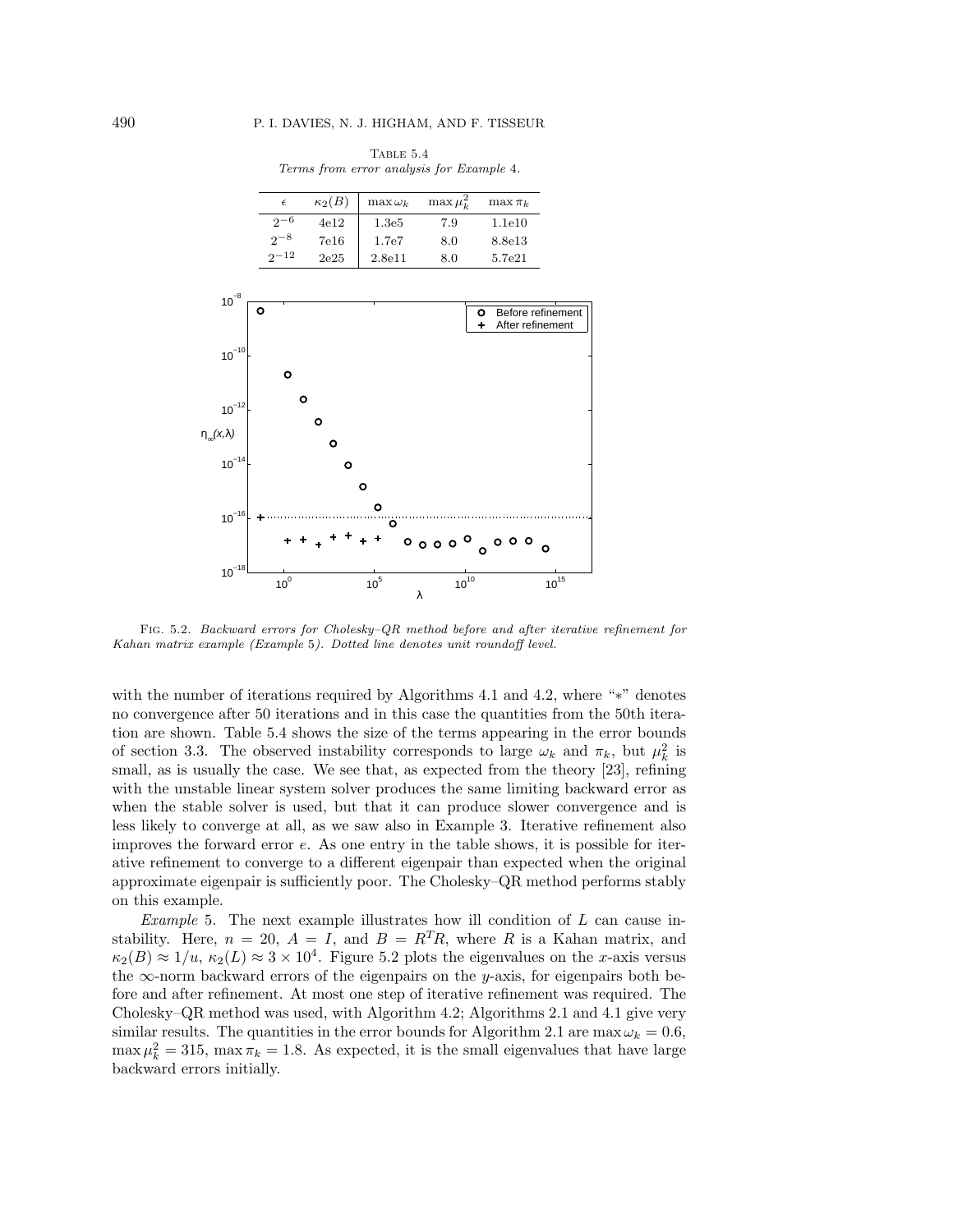

Fig. 5.3. Behavior of the backward error for eigenvalue of smallest modulus of problem (5.2) with  $\alpha = 1$ ,  $\delta = 10^{-3}$ . Dotted line denotes unit roundoff level.

Example 6. Our penultimate example is adapted from a problem used by Fix and Heiberger [10] and shows that it is possible for the Cholesky–Jacobi method to be stable when the Cholesky–QR method both with and without pivoting is unstable. Let

(5.2) 
$$
A = \begin{bmatrix} 1 & \alpha & 0 & \delta \\ \alpha & 2 & 0 & 0 \\ 0 & 0 & 3 & 0 \\ \delta & 0 & 0 & \epsilon \end{bmatrix}, \quad B = \text{diag}(\epsilon, 1, \epsilon, 1), \quad \alpha, \delta > 0, \quad 0 < \epsilon < 1.
$$

We solved the problem for  $\alpha = 1$ ,  $\delta = 10^{-3}$  and a range of  $\epsilon$  from  $10^{-10}$  to  $10^{-18}$ by Algorithm 2.1 and the Cholesky–QR method with pivoting. Figure 5.3 plots the condition number of B against the backward error  $\eta_2(\hat{x}_{\min}, \lambda_{\min})$  for the eigenvalue  $\widehat{\lambda}_{\text{min}}$  of minimal modulus. The Cholesky–QR method performs unstably for most of the matrices  $B$  in the figure (strangely, producing generally better results without pivoting), while Algorithm 2.1 displays excellent stability. For Algorithm 2.1 we have  $\max_k \omega_k = \max_k \pi_k = 1.0$  and  $\max_k \mu_k^2 = 1.71$ , so our error bounds predict the small backward errors.

Example 7. Our final example uses a class of random test problems suggested by Chandrasekaran [3]. They have the form

$$
A = R + (10^{-8}n\lambda_n - \lambda_{[n/2]})I, \qquad B = S + (|\lambda_1| + 10^{-8}n \max(\lambda_1, \lambda_n))I,
$$

where R and S are random matrices from the normal (0,1) distribution and  $\lambda_1 \leq \cdots \leq$  $\lambda_n$  are the eigenvalues of R (for A) or S (for B). With  $5 \leq n \leq 100$  the backward errors of the eigenpairs produced by the Cholesky–Jacobi method and the Cholesky–QR method with and without pivoting were almost always less than  $nu$ , with a maximum value of  $10^{-13}$  occurring for the Cholesky–QR method without pivoting for  $n = 60$ . Iterative refinement by Algorithms 4.1 and 4.2 reduced the backward error to  $u$  in at most three iterations, with only one iteration being required in over 95 percent of the cases. For Algorithm 2.1 we have  $\max_k \omega_k = \max_k \mu_k^2 = 4$  and  $\max_k \pi_k = 56$ .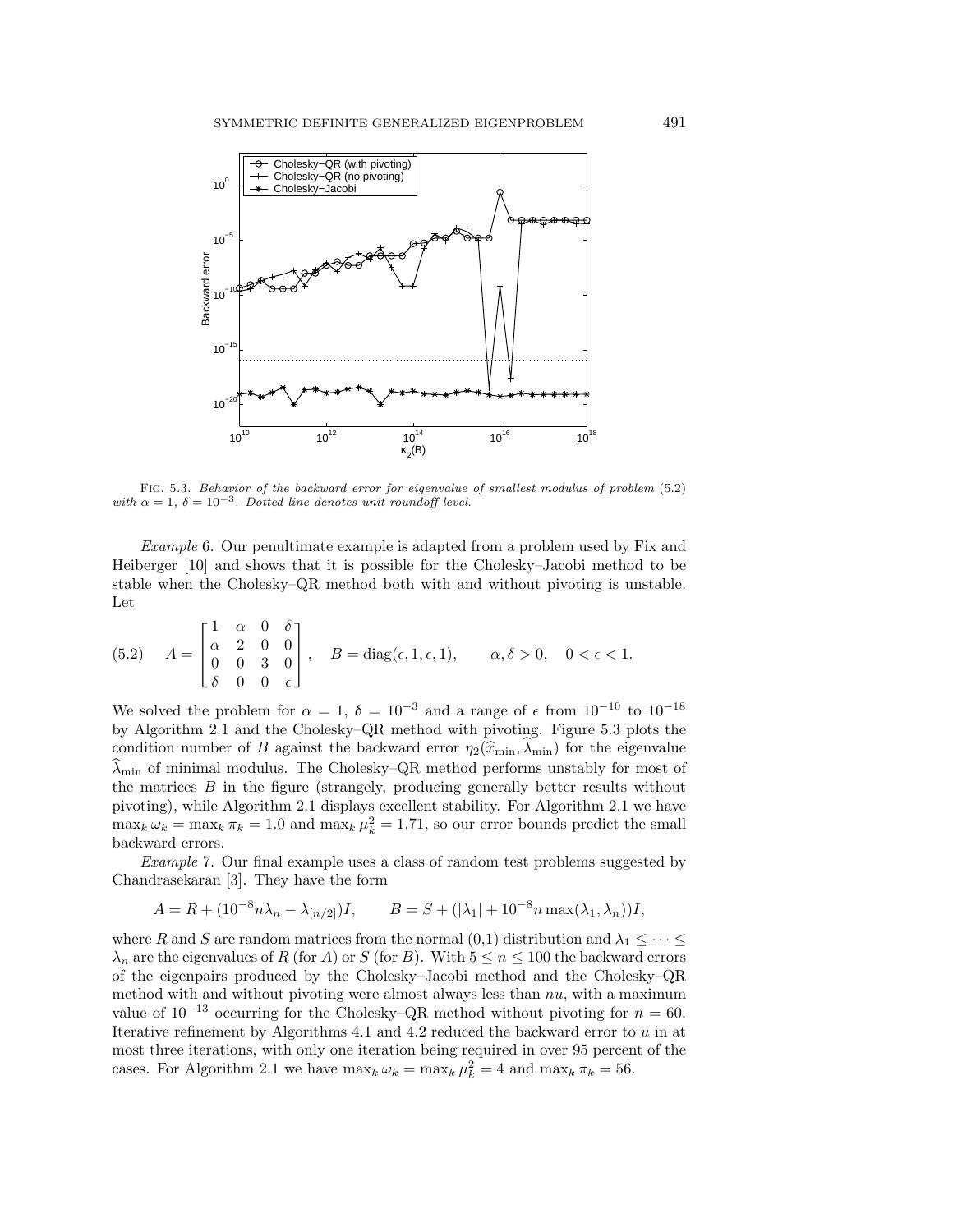**6. Conclusions.** We have shown that the Cholesky–Jacobi method has better numerical stability properties than the standard backward error bound (1.7) suggests. For problems with an ill-conditioned B, the method can be, and often is, perfectly stable, and numerical experiments show that our bounds predict the stability well. The method is of practical use: it is easy to code, as Algorithm 2.1 shows, and the Jacobi method is particularly attractive in a parallel computing environment.

In practice, the Cholesky–QR method appears to perform as well as the Cholesky– Jacobi method, provided that complete pivoting is used in the Cholesky factorization. As we noted in section 1 this can, to some extent, be explained by the QR method's good performance on graded matrices. However, except for a rarely used variant employing Givens tridiagonalization, the best backward error bound for the Cholesky– QR method continues to contain a factor  $\kappa_2(B)$ . It is an important open problem to derive a sharper bound.

Instability of the Cholesky methods can be cured by iterative refinement, provided it is not too severe, as we have illustrated. Drawbacks are that refinement is expensive if applied to more than just a few eigenpairs, and practically verifiable conditions that guarantee convergence to the desired eigenpair are not available, though the method is surprisingly effective in practice.

The Cholesky–QR method (without pivoting) is the standard method for solving the symmetric definite generalized eigenproblem in LAPACK, MATLAB 6, and the NAG Library, all of which aim to provide exclusively backward stable algorithms. It is clearly desirable for these implementations to incorporate pivoting in the Cholesky factorization, in order to enhance the reliability, and to incorporate the option of iterative refinement of selected eigenpairs, to ameliorate those instances, which are rarer than we can explain, where the Cholesky–QR method behaves unstably.

**Acknowledgment.** We thank Sven Hammarling for many helpful discussions on this work.

## REFERENCES

- [1] E. Anderson, Z. Bai, C. H. Bischof, S. Blackford, J. W. Demmel, J. J. Dongarra, J. J. Du Croz, A. Greenbaum, S. J. Hammarling, A. McKenney, and D. C. Sorensen, LAPACK Users' Guide, 3rd ed., SIAM, Philadelphia, 1999.
- [2] M. F. ANJOS, S. J. HAMMARLING, AND C. C. PAIGE, Solving the Generalized Symmetric Eigenvalue Problem, manuscript, 1992.
- [3] S. CHANDRASEKARAN, An efficient and stable algorithm for the symmetric-definite generalized eigenvalue problem, SIAM J. Matrix Anal. Appl., 21 (2000), pp. 1202–1228.
- [4] B. N. Datta, Numerical Linear Algebra and Applications, Brooks/Cole, Pacific Grove, CA, 1995.
- [5] P. I. DAVIES, Solving the Symmetric Definite Generalized Eigenvalue Problem, Ph.D. thesis, University of Manchester, Manchester, England, 2000.
- [6] J. W. Demmel, Applied Numerical Linear Algebra, SIAM, Philadelphia, 1997.
- [7] J. W. DEMMEL AND K. VESELIĆ, *Jacobi's method is more accurate than QR*, SIAM J. Matrix Anal. Appl., 13 (1992), pp. 1204–1245.
- [8] J. J. DONGARRA, Algorithm 589 SICEDR: A FORTRAN subroutine for improving the accuracy of computed matrix eigenvalues, ACM Trans. Math. Software, 8 (1982), pp. 371–375.
- [9] J. J. DONGARRA, C. B. MOLER, AND J. H. WILKINSON, Improving the accuracy of computed eigenvalues and eigenvectors, SIAM J. Numer. Anal., 20 (1983), pp. 23–45.
- [10] G. FIX AND R. HEIBERGER, An algorithm for the ill-conditioned generalized eigenvalue problem, SIAM J. Numer. Anal., 9 (1972), pp. 78–88.
- [11] V. FRAYSSÉ AND V. TOUMAZOU, A note on the normwise perturbation theory for the regular generalized eigenproblem, Numer. Linear Algebra Appl., 5 (1998), pp. 1–10.
- [12] G. H. Golub and C. F. Van Loan, Matrix Computations, 3rd ed., Johns Hopkins University Press, Baltimore, MD, 1996.